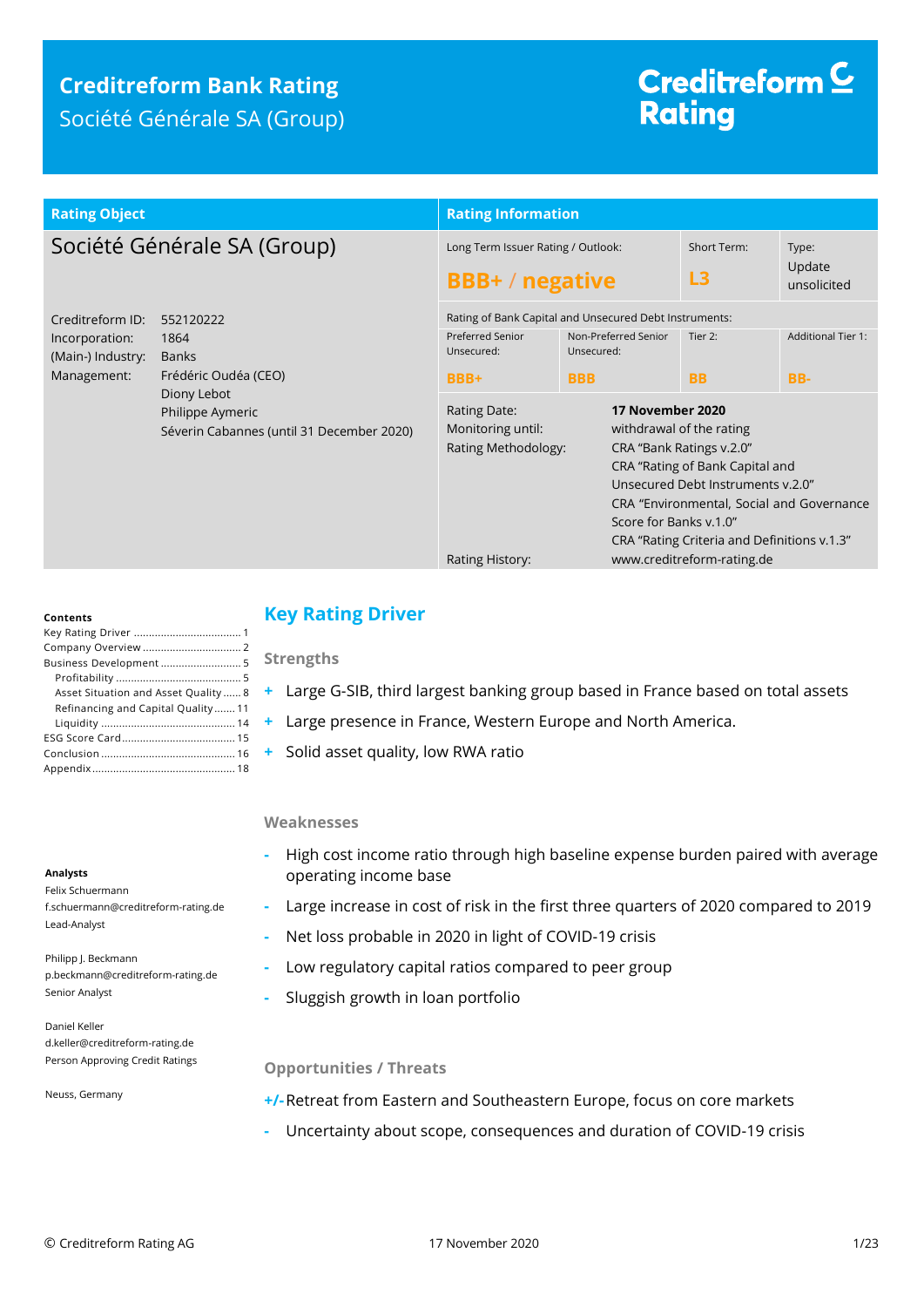## <span id="page-1-0"></span>**Company Overview**

Société Générale (in the following: SG or bank) was founded in 1864 and thus belongs to one of the three oldest commercial banks in France. It is one of the largest European financial services groups and operates a diversified, universal banking model. The bank employs more than 138,000 staff in 62 countries and serves 29 million clients. SG operates three core businesses: "French Retail Banking", "International Retail Banking and Financial Services" and "Global Banking and Investor Solutions". "French Retail Banking" comprises SG, Crédit du Nord (regional banks) and Boursorama (online bank) brands, each offering omnichannel products and services. "International Retail Banking" offers insurance and financial services to corporates with networks around the globe. "Global Banking" offers expertise, key international locations and integrated solutions. Each business segment accounts more or less for a third of operating income.



Chart 1: Share of Net Banking Income on group level for SG| Source: Website of Universal Registration Document 2020

In November 2017, the group announced the "2020 Strategic and Financial Plan". The main emphasis rests on five strategic and operational priorities, namely to maintain healthy growth, to accelerate ongoing transformation processes, especially in the digital realm, to maintain cost discipline as well as fostering a culture of responsibility through-out the company. Since then, the bank's strategic plan has been restated to "transform to grow" and updated its goals. The aims of "transform to grow" are growth, fostering a culture of responsibility, to further transform the business model, to deliver on costs and to complete the refocusing. Financial targets set out by "transform to grow" are increased profitability (ROE 2020 > 2019), solid capital levels (CET1 ratio > 12%) and dividend payout ratio of 50%.

Part of the refocus is to sell or close business lines which have failed to gain traction in the respective markets, hence SG sold many smaller subsidiaries in the fiscal year 2019, mostly banks in in eastern and southeastern Europe. Four of the biggest stakes on sale were SG Express Bank (Bulgaria, €3.4bn in assets), Euro Bank S.A. (Poland,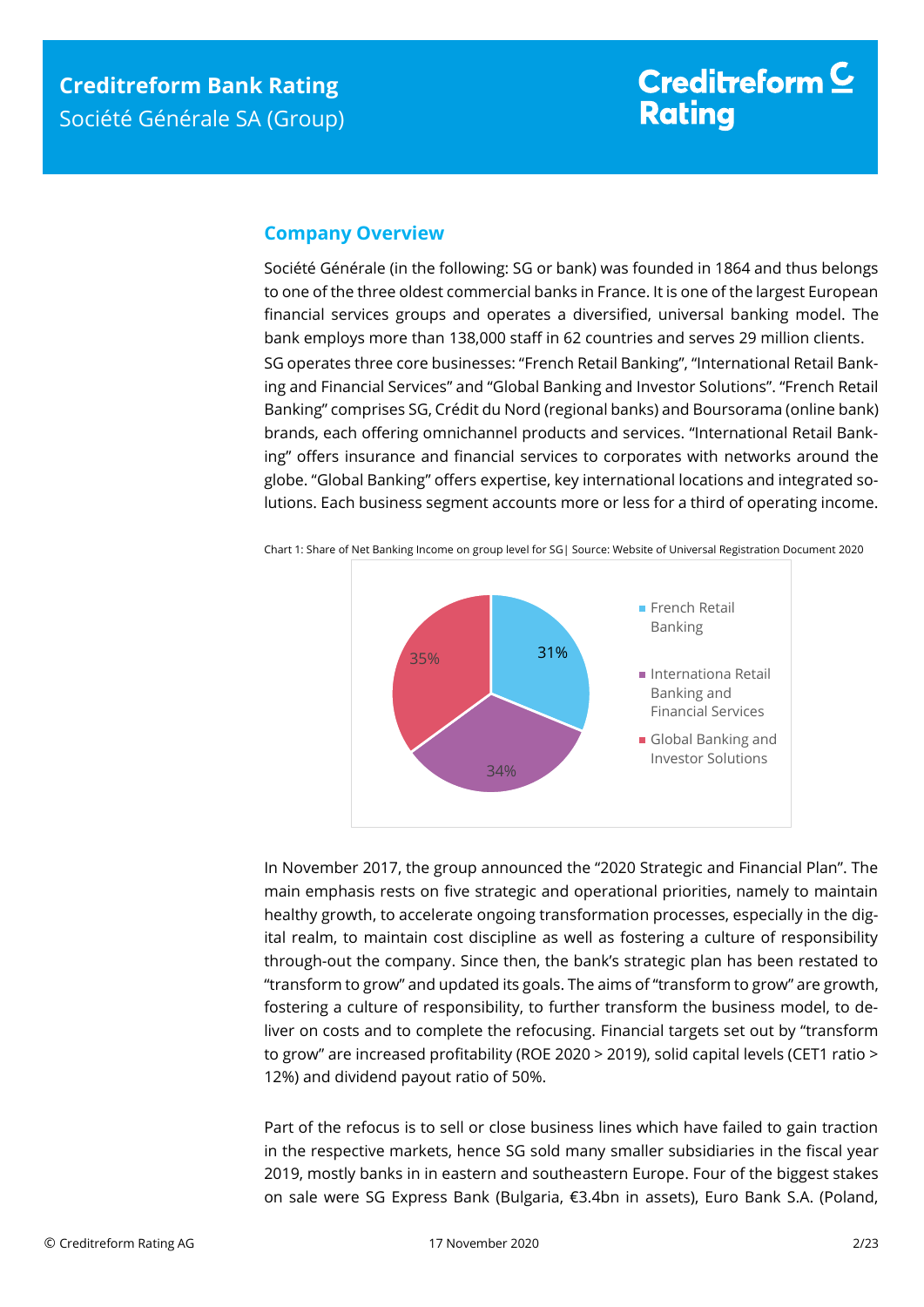€3.4bn in assets), SKB Groupe (€3bn in assets) and SG Bank Srbija a.d. (Serbia, €2.7bn in assets). Five of the overall disposals went to OTP Bank, a competitor in Hungary, the rest to other local competitors. The result from all deposals was recorded in 'Income/Expense from Other Assets' and amounted to a loss of €277m in 2019. Major investments in 2019 included the acquisition of Equity Capital Markets and Commodities from Commerzbank AG. In late September 2020, SG announced the study of a merger between its SG and Credit du Nord banks into a single retail bank with 10 million clients, citing potential synergies and cost savings, boosting profitability.

In light of the COVID-19 crisis, to support customers in time of need, the bank and the authorities have enacted two main support measures. First, moratoria have been granted on principal and interest for a few months. Second, the French State granted guaranteed loans in the framework of the French Amending Finance Act of 2020 in March 2020, granting financing at cost with guarantees of up to 90%. To assess credit losses, SG previously used three distinct macro scenarios. Due to the COVID-19 crisis, per half-year 2020 SG built four new scenarios to better reflect the crisis at hand. A "base" scenario expects a sharp decline of GDP, which quickly rebounds in 2021 to almost 2019 levels, a "prolonged" which expects a sharper decline with an extension of the lockdown, subsequently lesser consumption and slower political response as well as best-case and worst-case scenarios ("quick exit" and "tail risk") with low probabilities. The base case has a probability of 65%, the prolonged scenario a probability of 25% and the best- and worst-case scenarios a probability of 5% each. SG expect the French GDP to shrink by only 1.5% in the optimistic scenario, and by 11.1% in the prolonged scenario, exceeding even the tail-risk scenario slightly. The base case scenario predicts a 5.8% contraction of the French economy. All scenarios but the tail-risk scenario expect a solid rebound in 2021 and a tapering off in the following years. This development will, according to SG, be very similar most other economies as well, only differing in scale. As such, the models of expected credit losses have been updated to take into account the changed macro scenarios and support measures by the government. In light of a second wave of the epidemic, the French State ordered a second lockdown at the end of October 2020, closing non-essential business such as restaurants and bars, leaving schools and factories open.

A breakdown of major shareholders of SG can be found in Chart 2 below: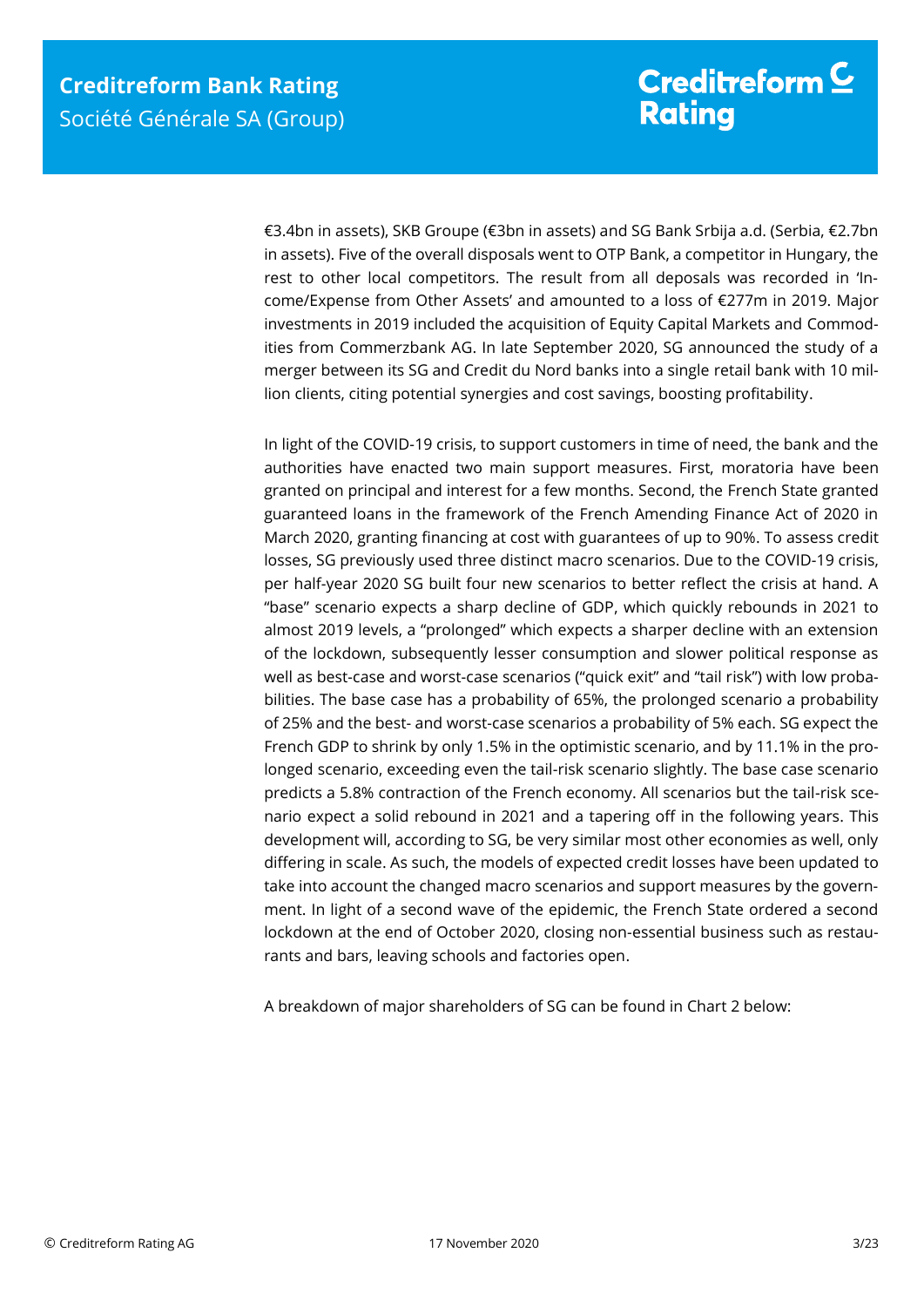

Chart 2: Major shareholders of SG. | Source: Website of SG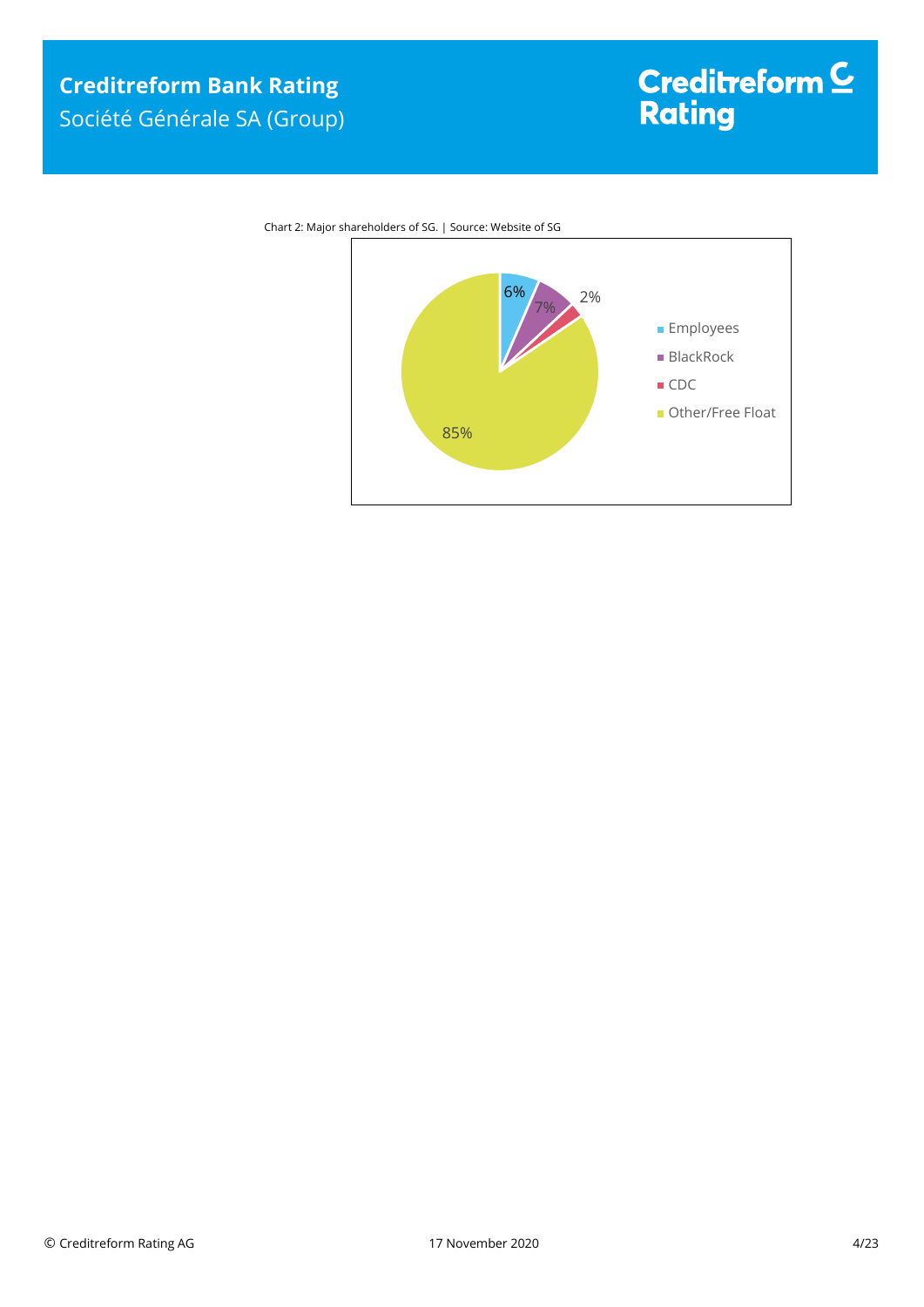## <span id="page-4-0"></span>**Business Development**

## <span id="page-4-1"></span>**Profitability**

SG reported a solid performance in 2019 with a net profit of €3.95bn, shy of about €0.87bn compared to the previous year. There was not a single, deciding factor responsible, but generally declining general profitability paired with rising administrative and risk costs.

The main staple of income, net interest income, increased slightly by €0.17bn over the previous year, as an increase in interest income was overshadowed by a bigger increase in interest expense. Net fee and commission income was down by €0.27bn or 4.8%. Net insurance income increase by €0.2bn, with larger increases in both insurance income and expense. Net trading income decreased by €0.73bn or 14.1%. As a result, operating income was down by €0.54bn or about 2%.

Depreciation and amortization increased markedly by €0.48bn due to IFRS 16 and the activating operating leases. Personnel expense increased by 4.1% or about €0.4bn, while other expense decreased by €0.71bn. As a result, operating expense was marginally higher with €0.12bn compared to the previous year, resulting in an operating result that was down by €0.66bn or over 9%, a significant step back. Over the course of the last four years, the operating result generally declined amidst a continuing low interest environment. After stagnating cost of risk in the previous year, the bank reported an impairment expense of €1.31bn, which was €0.24 higher (+22.8%) than in the previous year, but still comparatively low amidst a solid economic background. The pre-tax profit was down by  $\epsilon$ 0.91bn (-14.8%) and the net profit on a consolidated

level was down by €0.87bn (-18%) to €3.95bn.

The COVID-19 crisis already made a profound mark on overall profitability of the Group in the first half of 2020. The Group share of net income after non-controlling interests was -€1.59bn after a profit of €1.74bn in the first half of 2019 (-€3.3bn). A lower expense for personnel in the first half year 2020 of about €0.6bn could not counter the reduction in net gains on financial transactions of almost €1.6bn. All types of income declined relative to the previous year's first half; only the insurance net income increased slightly over the previous year. Net interest income and net fees, the major income sources for SG, recorded lower net income in the order of about €0.4bn combined. Operating income was down in total by about €1.5bn compared to the first half of 2019. Cost of risk increased massively by over €1.5bn to €2.1bn, nearly quadrupling. The credit risk increased mainly due to the change in credit loss calculation (+ $\epsilon$ 0.64bn), denotchings and transfers of credit outstandings (especially corporates) given the deteriorating economy (stage 1 and 2), as well as increase in stage 3 outstandings and additional allocations therein. Additionally, there were irreversible adjustments of goodwill to the order of -€0.68bn as well as loss under income tax due to a reduction of deferred tax assets to the order of €0.65bn due to COVID-19 and the decline in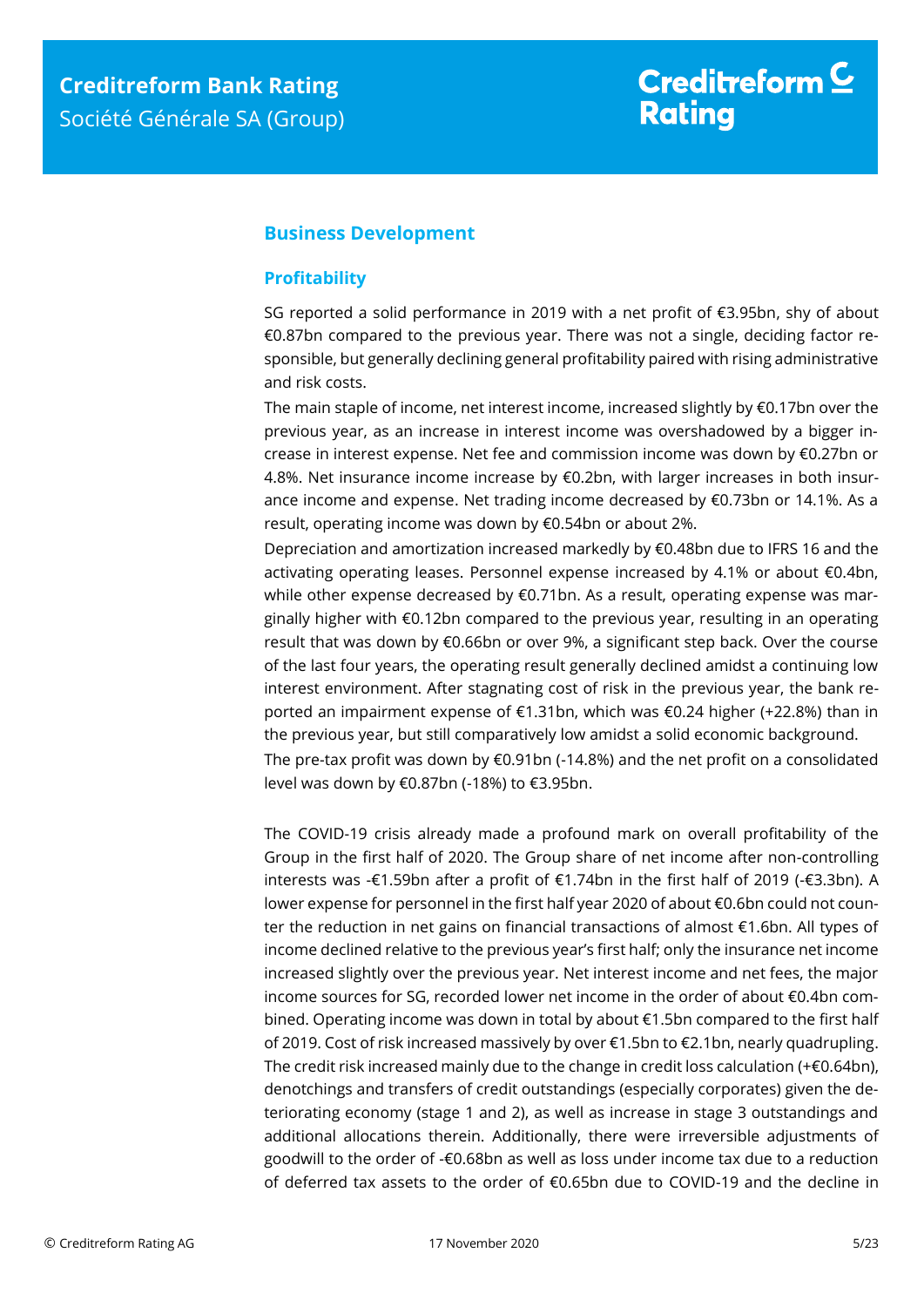future income prospects. The overall result was a €3.46bn decrease in consolidated net income, a €1.38bn loss overall in the first half of 2020.

The bank's profitability rebounded in Q3 2020, as COVID-19 restrictions were lifted and the economy restarted. Net banking income declined only marginally over Q3 2019 (- 2.9%), but operating expenses decreased drastically (-8.2%), resulting in a higher operating profit (+9.1%) over the previous year's third quarter. While cost of risk was still up by more than half over Q3 2019, it was down drastically from the previous quarter. With positive net income in Q3 2020, the year-to-date loss decreased to about €0.73bn. With a second lockdown in progress in many markets of SG's operations, it is doubtful that SG can keep up the momentum to prevent a year-over-year loss.

A detailed group income statement for the years of 2016 through 2019 can be found in Figure 1 below:

| <b>Income Statement</b>                                      | 2016           | 2017   | 2018                     | %                        | 2019   |
|--------------------------------------------------------------|----------------|--------|--------------------------|--------------------------|--------|
| Income (€m)                                                  |                |        |                          |                          |        |
| Net Interest Income                                          | 9.467          | 10.416 | 11.019                   | $+1,5$                   | 11.185 |
| Net Fee & Commission Income                                  | 6.699          | 6.823  | 5.524                    | $-4,8$                   | 5.257  |
| Net Insurance Income                                         | 609            | 250    | 1.724                    | $+11,5$                  | 1.922  |
| Net Trading Income                                           | 6.653          | 5.485  | 5.145                    | $-14,1$                  | 4.419  |
| <b>Equity Accounted Results</b>                              | 129            | 92     | 56                       | $< -100$                 | $-129$ |
| Dividends from Equity Instruments                            | 460            | 503    | 44                       | $-6,8$                   | 41     |
| Other Income                                                 | 3.263          | 3.459  | 3.565                    | $+7,6$                   | 3.837  |
| <b>Operating Income</b>                                      | 27.280         | 27.028 | 27.077                   | $-2,0$                   | 26.532 |
| Expenses (€m)                                                |                |        |                          |                          |        |
| Depreciation and Amortisation                                | 939            | 1.006  | 1.004                    | $+48,1$                  | 1.487  |
| Personnel Expense                                            | 9.455          | 9.749  | 9.561                    | $+4,1$                   | 9.955  |
| Tech & Communications Expense                                | 2.126          | 2.265  | 2.400                    | $-3,0$                   | 2.328  |
| Marketing and Promotion Expense                              |                |        | ÷.                       | ÷,                       |        |
| <b>Other Provisions</b>                                      | 327            | 415    | $-59$                    | $-45,8$                  | $-32$  |
| Other Expense                                                | 6.077          | 7.403  | 6.990                    | $-10,2$                  | 6.277  |
| <b>Operating Expense</b>                                     | 18.924         | 20.838 | 19.896                   | $+0,6$                   | 20.015 |
| Operating Profit & Impairment (€m)                           |                |        |                          |                          |        |
| <b>Pre-impairment Operating Profit</b>                       | 8.356          | 6.190  | 7.181                    | $-9,2$                   | 6.517  |
| Asset Writedowns                                             | 2.049          | 1.052  | 1.064                    | $+22.8$                  | 1.307  |
| Net Income (€m)                                              |                |        |                          |                          |        |
| Non-Recurring Income                                         | $\overline{a}$ |        | $\overline{\phantom{a}}$ | $\overline{\phantom{a}}$ |        |
| Non-Recurring Expense                                        |                |        |                          |                          |        |
| <b>Pre-tax Profit</b>                                        | 6.307          | 5.138  | 6.117                    | $-14,8$                  | 5.210  |
| Income Tax Expense                                           | 1.969          | 1.708  | 1.304                    | $-3,1$                   | 1.264  |
| <b>Discontinued Operations</b>                               |                |        | $\overline{a}$           |                          |        |
| Net Profit (€m)                                              | 4.338          | 3.430  | 4.813                    | $-18,0$                  | 3.946  |
| Attributable to minority interest (non-controlling interest) | 464            | 624    | 692                      | $+0,9$                   | 698    |
| Attributable to owners of the parent                         | 3.874          | 2.806  | 4.121                    | $-21,2$                  | 3.248  |

Figure 1: Group income statement | Source: eValueRate / CRA

With the decrease in general profitability, related income ratios declined as well. SG has struggled with high costs in the immediate past, and 2019 proved no different. The Cost Income Ratio (CIR) increased by almost two percentage points to 75.4%, well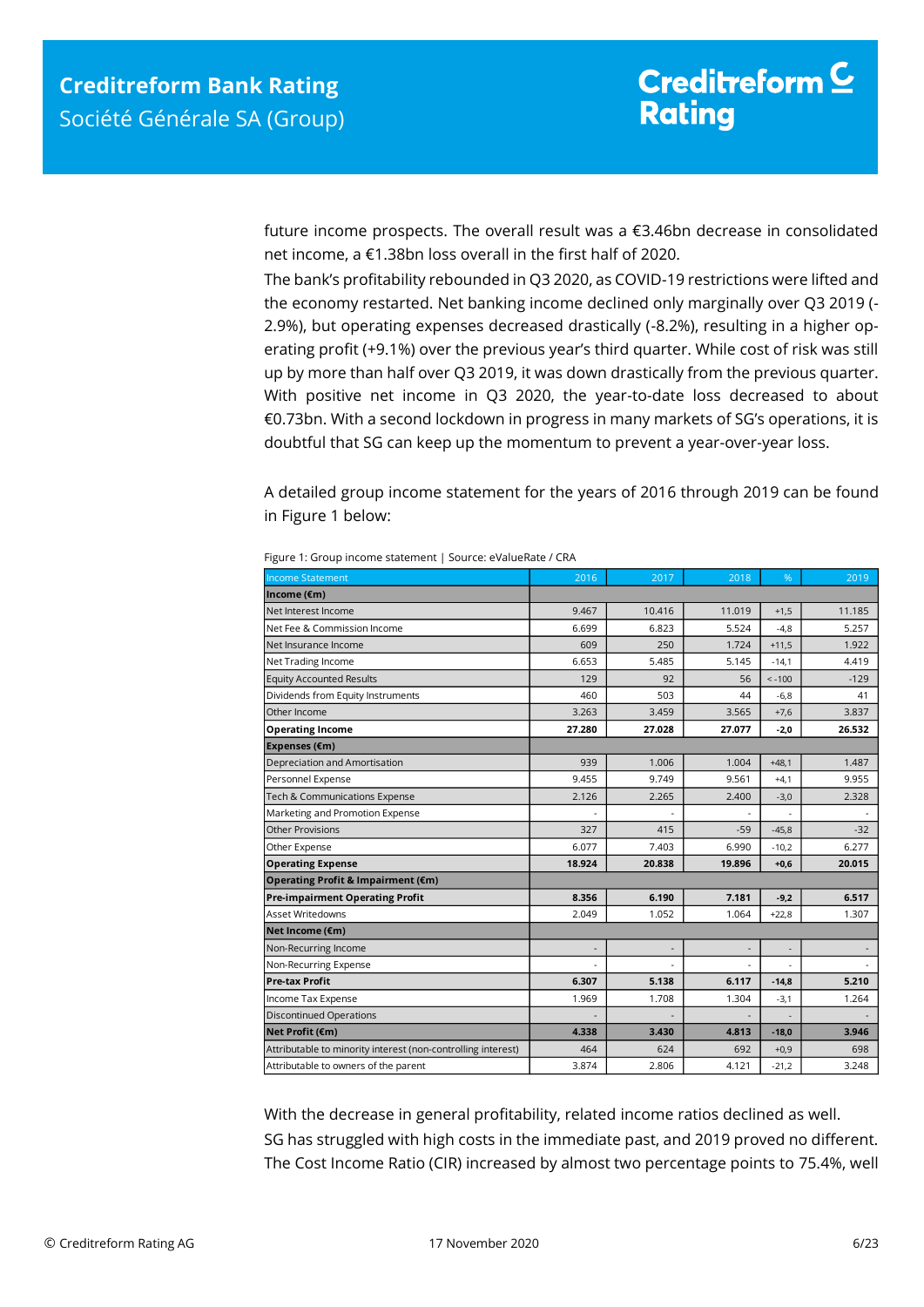in excess of the average CIR of its competitors. Excluding trading and securities income, the difference is not as stark, but still SG performed sub-par. At the same time, general profitability was not far off: the return on equity at 5.75% was only a fraction of a percent shy of the peer group; the same was true for the net financial margin. The implication is that SG generally suffers from high costs, rather than lack of income profitability.

The COVID-19 crisis had unsurprisingly a significant impact on the earnings situation of SG. Income from general banking activities plummeted, specifically in line item financial transactions. Cost reductions, specifically personnel expense, could not counter these developments sufficiently. As a result, even before risk costs, the operating result decreased significantly compared to the first half of 2019. Paired with immense cost of risk associated with COVID-19, half-year 2020 profits were negative. As a result, most income ratios were negatively impacted. CRA considers it unlikely that SG will turn a profit in 2020, especially considering the generally worsening situation, as the second wave of the pandemic is in full swing. If SG does not return to a positive net profit in the medium term, SG may face recapitalization and/or significant cost reductions, possibly paired with significant disposals of holdings in order to streamline operations.

A detailed overview of the income ratios for the years of 2016 through 2019 can be found in Figure 2 below:

| Income Ratios (%)                                                                                                                                                        | 2016                                                                                  | 2017  | 2018  | %       | 2019  |  |
|--------------------------------------------------------------------------------------------------------------------------------------------------------------------------|---------------------------------------------------------------------------------------|-------|-------|---------|-------|--|
| Cost Income Ratio (CIR)                                                                                                                                                  | 69,37                                                                                 | 77,10 | 73,48 | $+1,96$ | 75,44 |  |
| Cost Income Ratio ex. Trading (CIRex)                                                                                                                                    | 91,74                                                                                 | 96,73 | 90,72 | $-0.20$ | 90,51 |  |
| Return on Assets (ROA)                                                                                                                                                   | 0,32                                                                                  | 0,27  | 0,37  | $-0.08$ | 0,29  |  |
| Return on Equity (ROE)                                                                                                                                                   | 6,60                                                                                  | 5,36  | 7,31  | $-1,56$ | 5,75  |  |
| Return on Assets before Taxes (ROAbT)                                                                                                                                    | 0,47                                                                                  | 0,40  | 0.47  | $-0.08$ | 0,38  |  |
| Return on Equity before Taxes (ROEbT)                                                                                                                                    | 9,60                                                                                  | 8,02  | 9,30  | $-1.70$ | 7,60  |  |
| Return on Risk-Weighted Assets (RORWA)                                                                                                                                   | 1,22                                                                                  | 0,97  | 1,28  | $-0.14$ | 1,14  |  |
| Return on Risk-Weighted Assets before Taxes (RORWAbT)                                                                                                                    | 1,77                                                                                  | 1,45  | 1,63  | $-0.12$ | 1,51  |  |
| Net Interest Margin (NIM)                                                                                                                                                | 1.29                                                                                  | 1,35  | 1,55  | $-0.10$ | 1,45  |  |
| Pre-Impairment Operating Profit / Assets                                                                                                                                 | 0.62                                                                                  | 0,49  | 0,55  | $-0.07$ | 0,48  |  |
| Cost of Funds (COF)<br>Change in % Points                                                                                                                                | 1,40                                                                                  | 1,32  | 1,14  | $+0,05$ | 1,19  |  |
| The peer group analysis is conducted using three box plot charts of representative<br>earnings figures for the overall peer group and a peer group of large French banks |                                                                                       |       |       |         |       |  |
| each. The box plots for the CIR shows that the bank's cost basis is sub-par. The value                                                                                   |                                                                                       |       |       |         |       |  |
| of 75.4% registers barely in the third quartile of the overall peer group. The median                                                                                    |                                                                                       |       |       |         |       |  |
|                                                                                                                                                                          | CIR sits at just above 70%. In comparison with four other large French banks, SG dis- |       |       |         |       |  |
| plays the second highest ratio, indicating a poor cost basis, given that the margin on                                                                                   |                                                                                       |       |       |         |       |  |
| financial assets is comparable to the peer group. Return on assets (ROA) and return                                                                                      |                                                                                       |       |       |         |       |  |
| on equity (ROE) register in the second quartile, but on the lower end of the spectrum                                                                                    |                                                                                       |       |       |         |       |  |

Figure 2: Group key earnings figures| Source: eValueRate / CRA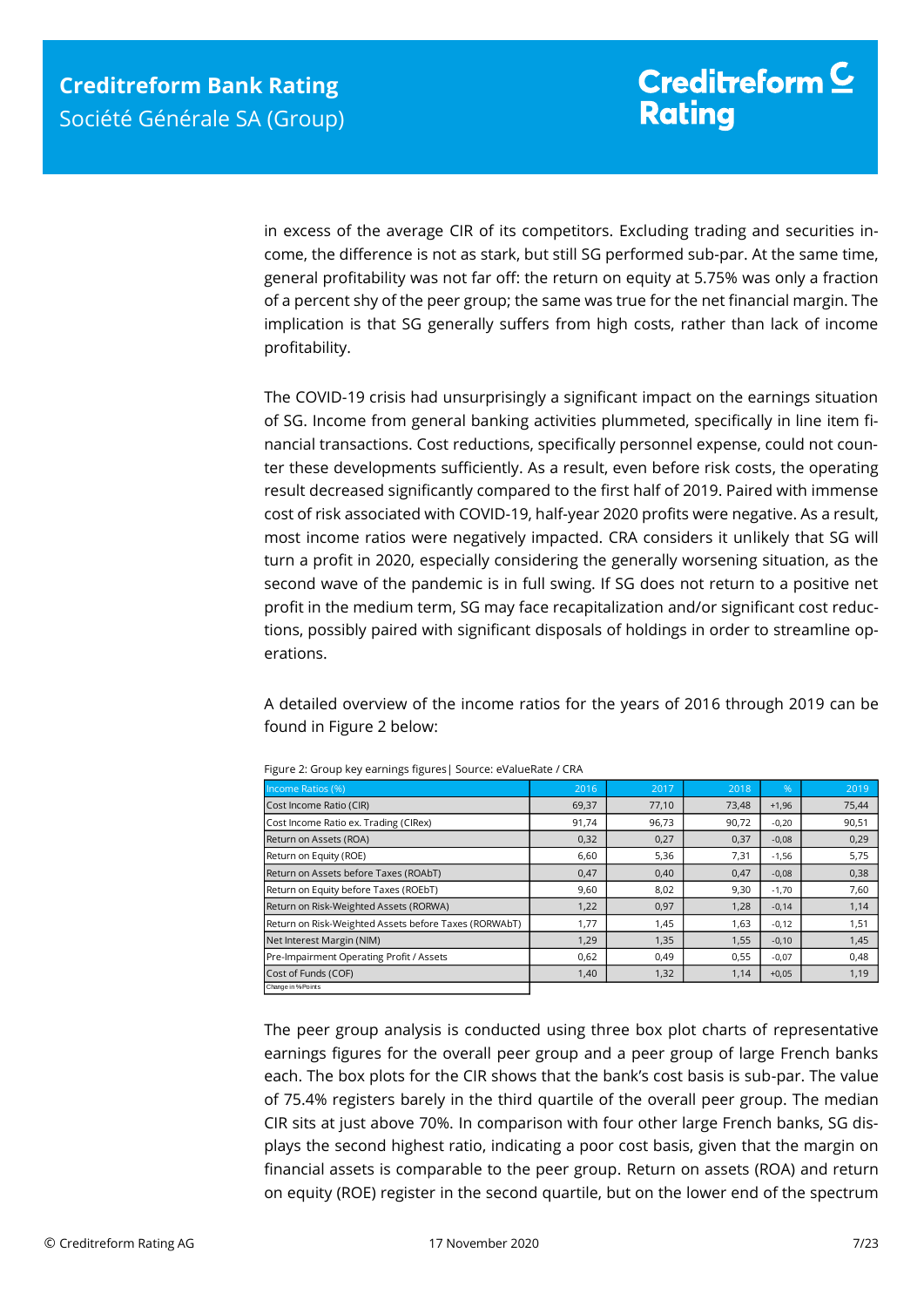of the overall peer group. In the comparison with the other French banks, SG's ROA and ROE ratios are the second lowest. Overall, SG's profitability ratios are deemed below average.





## <span id="page-7-0"></span>**Asset Situation and Asset Quality**

The balance sheet size increased only slightly in 2019 with an increase of €46.9bn (+3.6%) over the previous year. Main drivers if this increase was the increase in total securities with a plus of €29.4bn, mainly through in increase in holdings of shares and other equity securities. Net loans to customers only increased by €9,6bn (2.3%) over the previous year. Insurance assets increased markedly by €18.2bn (+12.4%). Residential credit risk exposure is borne primarily by residential mortgages, which are responsible for 54% of risk, while retail loans accounted for a further 26%. The three largest sectors of corporate credit risk exposure were Finance & Insurance (17%), Business services (10.8%) and Real estate (10.1%). Retail and Corporate credit risk exposure totaled 55% in the fiscal year 2019 (2018: 57%), with Sovereign (23%) and Institutions (12%) accounting for another 35%. In terms of geographic break down of credit risk, France and Western Europe ex France account for about two thirds of total credit risk on group level. North America accounts for a further 14%. 89% of credit risk was concentrated in major industrialized countries, according to SG.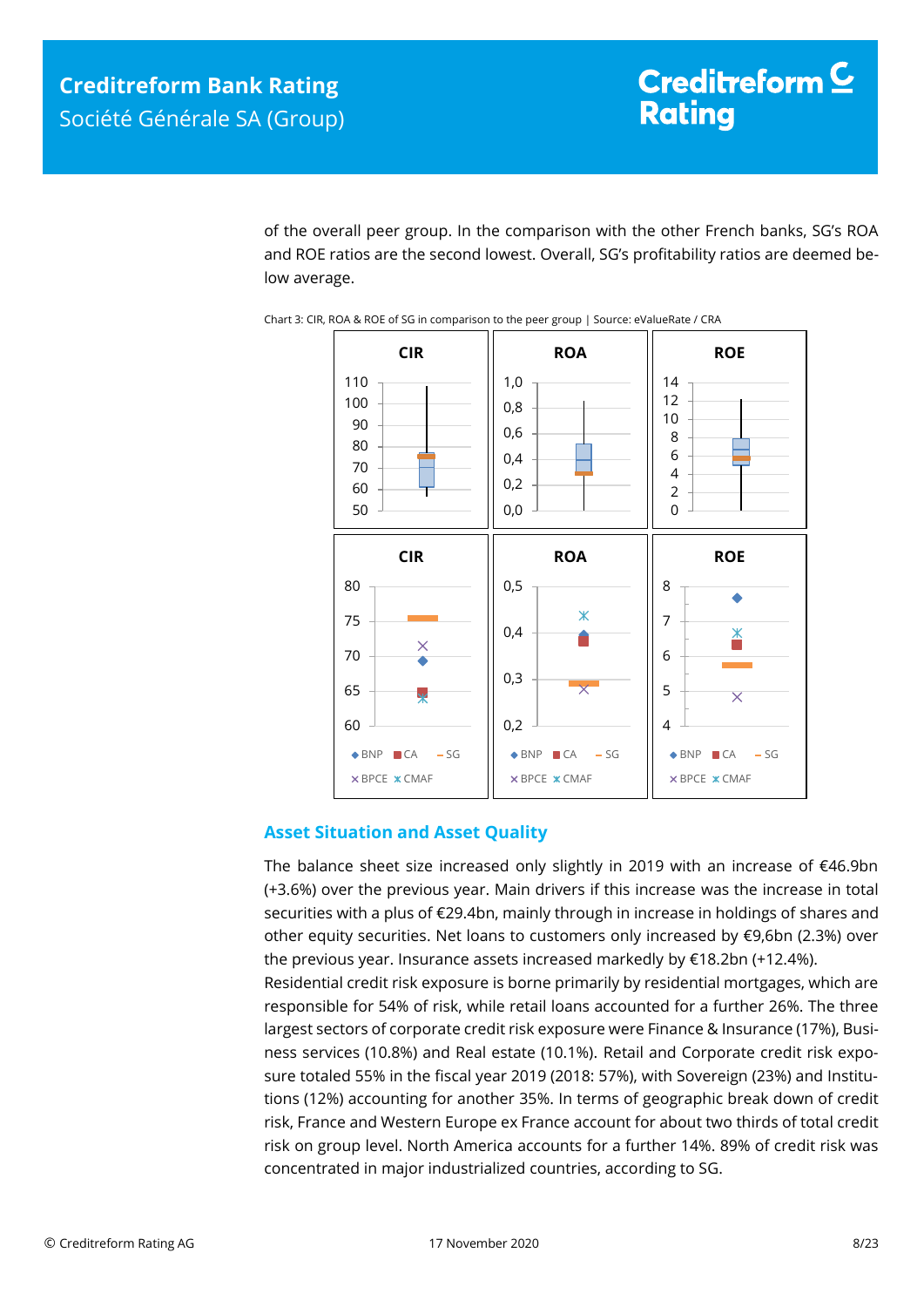The balance sheet size increased quite markedly by  $\epsilon$ 97.1bn (+7.2%) in the first half of 2020. Cash due from central banks as well as financial assets at fair value through profit and loss accounted for most of the increase, with €42.1bn and €33.4bn each. The latter increased primarily through increases in the trading portfolio, specifically in terms of trading derivatives. In the first half year of 2020, moratoriums were granted on a nominal of €32bn in outstanding loans (France: €20.2bn), varying country by country, often in terms of payment deferments on principal and interest. In France, the bank has contributed to the implementation of support measures by the State through State guaranteed loans (PGE), among other things. The loans are guaranteed up to 90% by the French State, the loans themselves cannot exceed three months of the burrower's turnover. The loans have a deferment of repayment of one year, and can be either repaid in full or over the course of up to five years. The bank keeps a share of the guarantee premium paid by the borrower, corresponding to the taken risk. As per 30 June 2020, the carrying amount of these loans on the balance sheet of SG was approximately €12.5bn (<3% of customer loans). Customer loans overall only increased by €8.3bn (+1.8%).

A detailed look at the development of the asset side of the balance sheet for the years of 2016 through 2019 can be taken in Figure 3 below:

| Assets (€m)                           | 2016      | 2017      | 2018      | $\%$    | 2019      |
|---------------------------------------|-----------|-----------|-----------|---------|-----------|
| Cash and Balances with Central Banks  | 96.186    | 114.404   | 96.585    | $+5,9$  | 102.311   |
| Net Loans to Banks                    | 46.612    | 44.322    | 48.821    | $-9,2$  | 44.336    |
| Net Loans to Customers                | 403.069   | 404.227   | 421.151   | $+2,3$  | 430.703   |
| <b>Total Securities</b>               | 475.527   | 428.791   | 144.505   | $+20,3$ | 173.897   |
| <b>Total Derivative Assets</b>        | 187.182   | 148.754   | 135.220   | $+13,2$ | 153.087   |
| <b>Other Financial Assets</b>         | 36.322    | 37.548    | 197.959   | $-12,5$ | 173.309   |
| <b>Financial Assets</b>               | 1.244.898 | 1.178.046 | 1.044.241 | $+3,2$  | 1.077.643 |
| <b>Equity Accounted Investments</b>   | 1.096     | 700       | 249       | $-55,0$ | 112       |
| Other Investments                     | 630       | 638       | 17        | $-23,5$ | 13        |
| Insurance Assets                      |           |           | 146.768   | $+12,4$ | 164.938   |
| Non-current Assets & Discontinued Ops | 4.252     | 13        | 13.502    | $-66,6$ | 4.507     |
| Tangible and Intangible Assets        | 25.688    | 29.168    | 31.386    | $+12,4$ | 35.266    |
| Tax Assets                            | 6.421     | 6.001     | 5.819     | $-0,7$  | 5.779     |
| <b>Total Other Assets</b>             | 71.437    | 60.562    | 67.446    | $+0,9$  | 68.045    |
| <b>Total Assets</b>                   | 1.354.422 | 1.275.128 | 1.309.428 | $+3,6$  | 1.356.303 |

Figure 3: Development of assets| Source: eValueRate / CRA

The asset quality improved generally in the fiscal year 2019 compared to 2018. The NPL ratio decreased further to 3.2%. Only 4 years ago it stood at 6%. While still being higher than the average of the peer group, the overall trend has been positive. Noteworthy is the significant decline in the RWA ratio of more than 3 percentage points, or a relative decrease of more than 11%. This decrease alone has a noteworthy effect on regulatory capital ratios. Cost of risk compared to RWA and total assets stood at 38bp and 10bp, respectively, being above average compared to the peer group.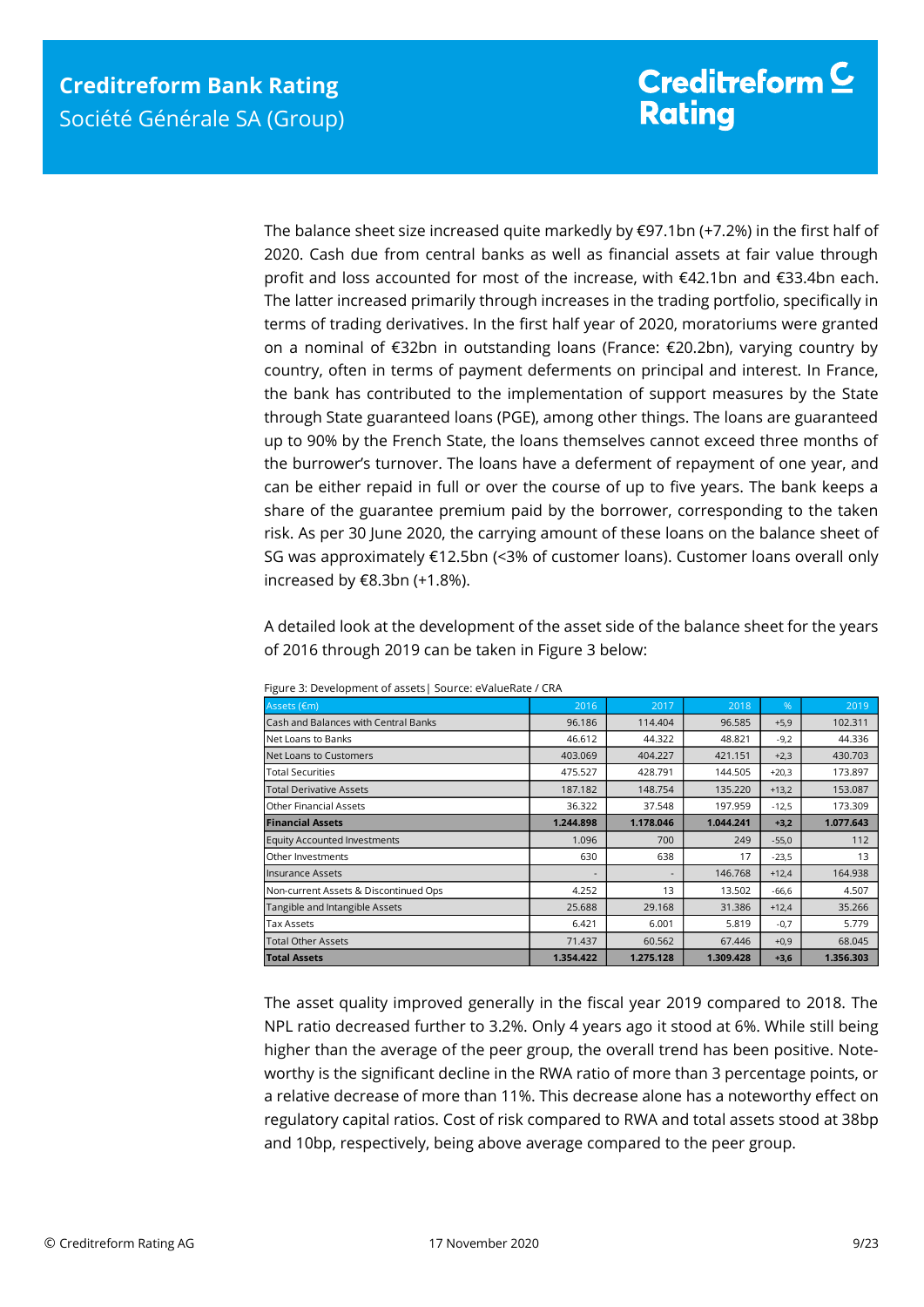In light of the COVID-19 crisis, the asset-quality has yet to deteriorate significantly. Stage 3 exposure (NPL) of retail and corporate outstandings has only increased by about 7.3%, while lending increased by 3.6% or roughly half of that. Stage 2 assets (potential problem loans), however, have increased by 36.1%. This increase, primarily through corporate customers, predominantly stems from the deteriorating economic environment. CRA expects that in the medium term the general improvement of asset quality of the past years will reverse. Problem loans (Stage 2) exposure generally increased much more for competitor banks, however. It is yet to be seen whether this is a delayed response for SG or whether the asset quality is generally better. The very light increase in NPL exposure is comparable to competitors, however.

In Q3 2020, in light of the economic rebound, asset quality did not decline further, as doubtful outstandings (Stage 3) remained nominally unchanged, while problematic outstandings (Stage 2) even decreased over the previous quarter. With a renewed lockdown in most markets of operations of SG, this development might well reverse, however.

A detailed overview of the asset quality for the years of 2016 through 2019 can be found in Figure 4 below:

| Asset Ratios (%)                                  | 2016  | 2017  | 2018  | $\frac{9}{6}$ | 2019  |
|---------------------------------------------------|-------|-------|-------|---------------|-------|
| Net Loans/Assets                                  | 29,76 | 31,70 | 32,16 | $-0,41$       | 31,76 |
| Risk-weighted Assets/Assets                       | 26,25 | 27,71 | 28,72 | $-3,28$       | 25,44 |
| NPLs*/ Net Loans to Customers                     | 6,00  | 5,25  | 3,60  | $-0,40$       | 3,20  |
| NPLs*/ Risk-weighted Assets                       | 6,80  | 6,01  | 5,07  | $-0,03$       | 5,04  |
| Potential Problem Loans**/ Net Loans to Customers | 1,31  | 1,65  | 7,39  | $-0,39$       | 7,00  |
| Reserves/ NPLs*                                   | 61,30 | 58,97 | 60.02 | $+1,66$       | 61,68 |
| <b>Reserves/ Net Loans</b>                        | 3,68  | 3,10  | 2,72  | $-0,22$       | 2,49  |
| Net Write-offs/ Net Loans                         | 0,51  | 0,26  | 0,25  | $+0,05$       | 0,30  |
| Net Write-offs/ Risk-weighted Assets              | 0,58  | 0,30  | 0,28  | $+0,10$       | 0,38  |
| Net Write-offs/ Total Assets                      | 0,15  | 0.08  | 0.08  | $+0,02$       | 0,10  |
| Level 3 Assets/ Total Assets                      | 0,49  | 0,52  | 0,45  | $-0,01$       | 0,44  |
| Change in % Points                                |       |       |       |               |       |

Figure 4: Development of asset quality| Source: eValueRate / CRA

\* NPLs are represented from 2017 onwards by Stage 3 Loans. \*\* Potential Problem Loans are Stage 2 Loans where available.

The peer group analysis of asset quality is conducted using three box plots of representative asset ratios for the overall peer group and a selected peer group of French Banks each. In the 2019 fiscal year median NPL ratio of the overall peer group was 2.4%. SG's NPL ratio was 3.2%, thus reporting a slightly higher ratio. The NPL ratio reported in comparison to the French peers was average. SG's reported Stage 2 ratio was close to the median of the overall peer group with 7%, and close to average of the other French banks. The RWA ratio amounted to only 25.4% and was thus in the first quartile of the observed peer group. The median of the overall peer group was 31.5%. Compared to its French peers, SG had by far the lowest RWA ratio. In light of this comparison, the asset quality of SG is considered to be solid. The asset quality segment performed best in our analysis.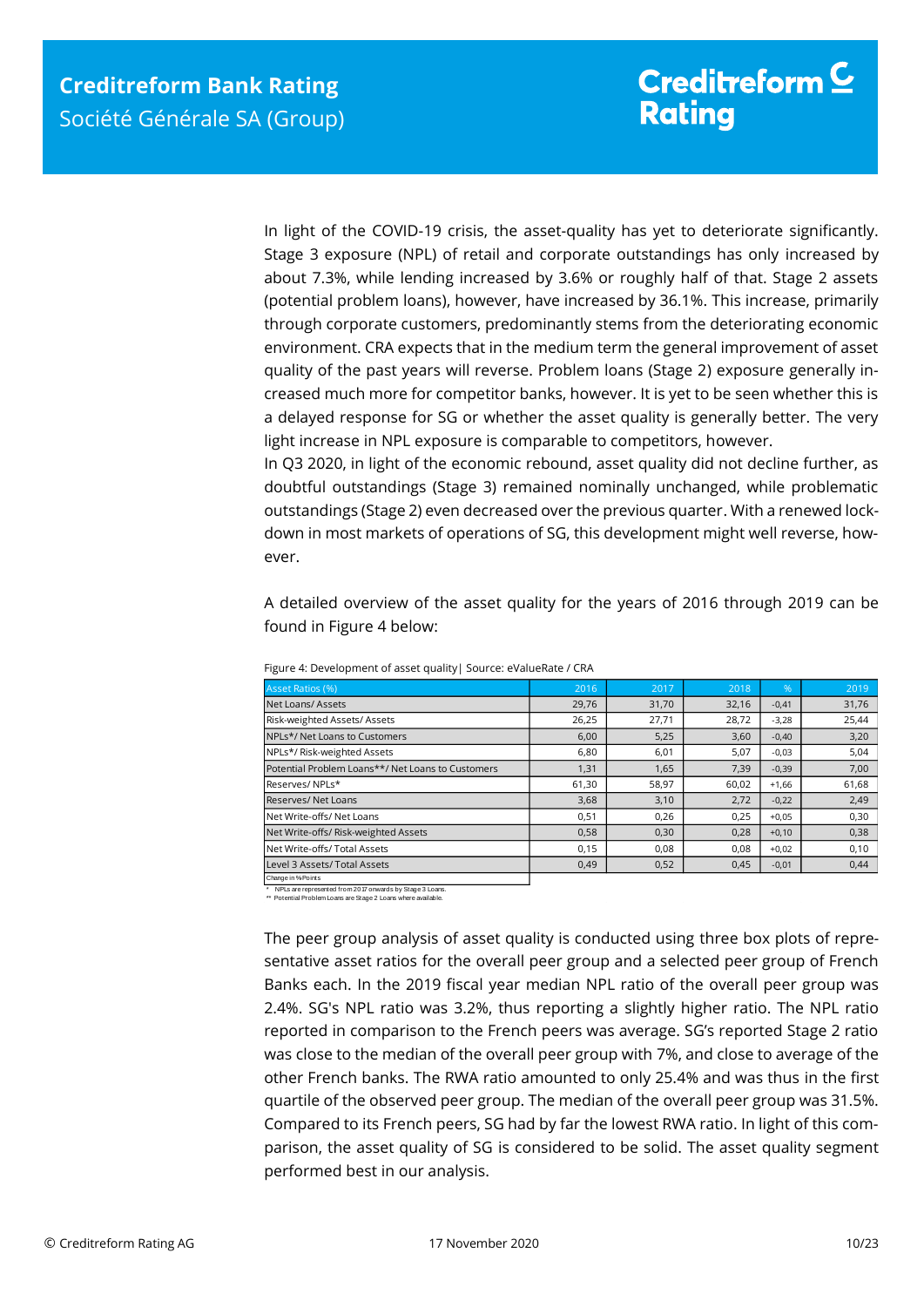

Chart 4: NPL and RWA ratios of SG in comparison to the peer group | Source: eValueRate / CRA

## <span id="page-10-0"></span>**Refinancing and Capital Quality**

No singular item class on the liabilities side funded the growth in lending and overall balance sheet growth. Deposits grew only modestly with 2.6% (+€10.5bn) to €409,9bn mainly due to growth in demand deposits, with deposits from banks and total debt providing additional funds with about €7.7bn and €10bn each. The increase in derivative liabilities was in line with the increase in derivative assets. Insurance liabilities increased by over 11% or €14.7bn to €144.3bn due to underwriting reserves. Non-current liabilities and discontinued operations decreased by €9.1bn due to the disposal of several banks in southeastern Europe. Other liabilities increased by €8.4bn as the first time application of IFRS 16 meant activating of operating leasing obligations. The total equity position increased by €2.76bn or 4.2% over the previous year. Included in this change was a capital increase of around €1bn as part of a dividend payment as well as part of compensation for employees as well as the dividend for the previous year totaling €1.8bn.

As previously mentioned in the asset section, the balance sheet increased quite tremendously over the past half year (€97bn or 7.2%). The largest increase stemmed from financial liabilities at fair value through profit and loss, which increased by almost €41bn. The most of this increase was due to an increase in holdings of trading derivatives, which accounted for about €38.5bn. Customer deposits increased by €25.9bn,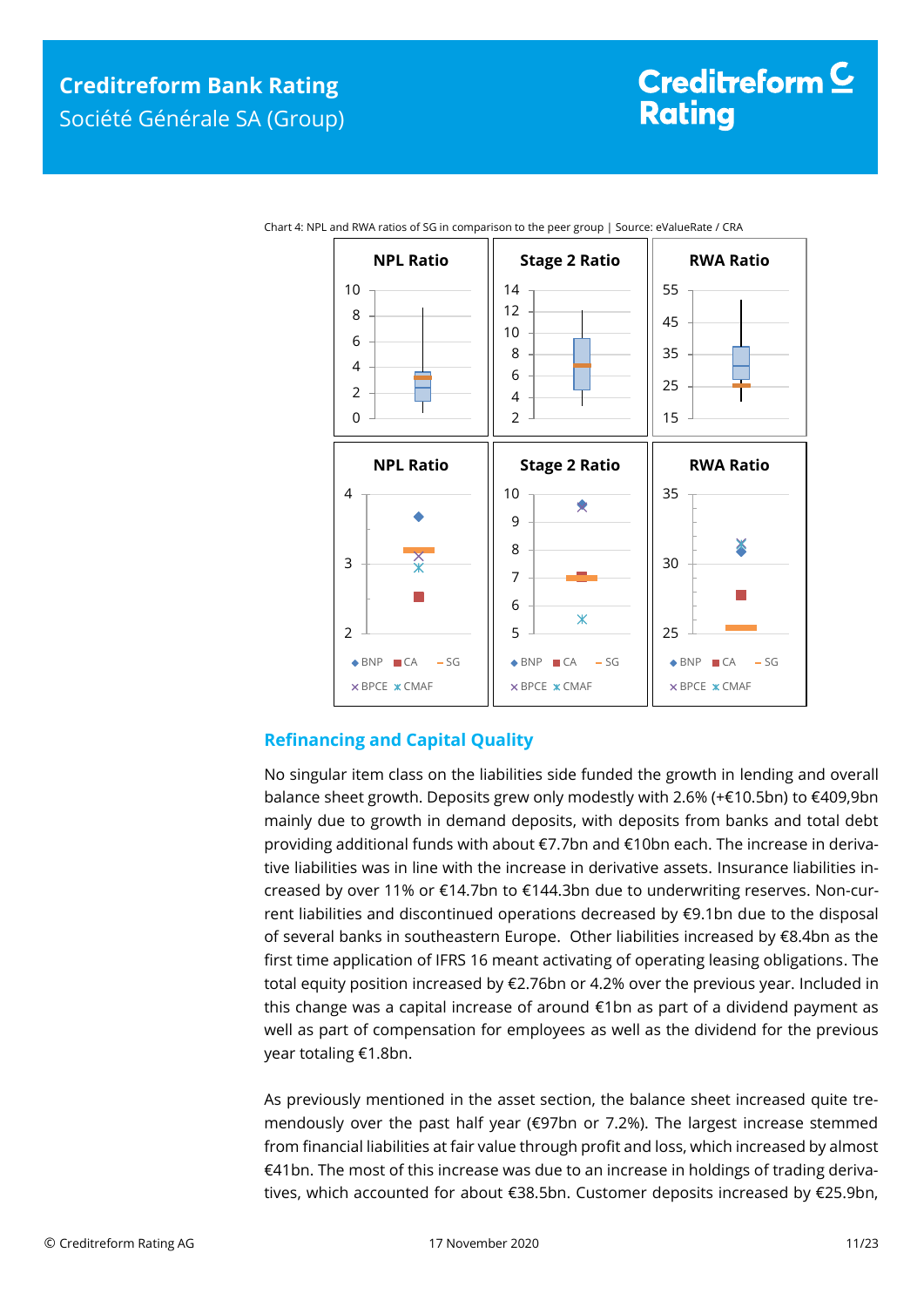mostly from demand deposits, presumably over lack of spending opportunities paired with propensity to save in the midst of job insecurity. Equity decreased by €2.9bn compared to the end of 2019 due to the interim loss, exacerbated by the release of deeply subordinated notes to the order of €1.1bn.

A detailed overview of the development of liabilities for the years of 2016 through 2019 can be found in Figure 5 below:

| Liabilities (€m)                           | 2016      | 2017      | 2018      | $\frac{9}{6}$            | 2019      |
|--------------------------------------------|-----------|-----------|-----------|--------------------------|-----------|
| <b>Total Deposits from Banks</b>           | 82.678    | 87.974    | 95.068    | $+8,1$                   | 102.741   |
| <b>Total Deposits from Customers</b>       | 397.357   | 394.228   | 399.410   | $+2,6$                   | 409.852   |
| <b>Total Debt</b>                          | 287.311   | 256.629   | 129.653   | $+7,7$                   | 139.633   |
| Derivative Liabilities                     | 191.192   | 155.294   | 138.196   | $+12,2$                  | 155.003   |
| Securities Sold, not yet Purchased         |           |           |           | $\overline{\phantom{a}}$ |           |
| Other Financial Liabilities                | 124.765   | 109.090   | 258.904   | $-5,7$                   | 244.054   |
| <b>Total Financial Liabilities</b>         | 1.083.303 | 1.003.215 | 1.021.231 | $+2,9$                   | 1.051.283 |
| Insurance Liabilities                      | 112.777   | 130.958   | 129.543   | $+11,4$                  | 144.259   |
| Non-current Liabilities & Discontinued Ops | 3.612     |           | 10.454    | $-87,2$                  | 1.333     |
| <b>Tax Liabilities</b>                     | 1.444     | 1.662     | 1.157     | $+13,1$                  | 1.308     |
| Provisions                                 | 5.687     | 6.117     | 4.605     | $-2,5$                   | 4.488     |
| <b>Total Other Liabilities</b>             | 81.893    | 69.139    | 76.629    | $+11,0$                  | 85.062    |
| <b>Total Liabilities</b>                   | 1.288.716 | 1.211.091 | 1.243.619 | $+3,5$                   | 1.287.733 |
| <b>Total Equity</b>                        | 65.706    | 64.037    | 65.809    | $+4,2$                   | 68.570    |
| <b>Total Liabilities and Equity</b>        | 1.354.422 | 1.275.128 | 1.309.428 | $+3,6$                   | 1.356.303 |

Figure 5: Development of refinancing and capital adequacy| Source: eValueRate / CRA

No dividends were distributed for 2019, as such the regulatory capital ratios increased by 60bp in comparison to the posted results of 2019. As such, the reported ratios for regulatory capital were 13.3% for CET1, 15.7% for Tier 1 and 18.9% for Total Capital. The ratios jumped in comparison to 2018. One particular reason was the decrease in total risk-weighted assets of about 8.3%. Additionally, Total Capital increased by more than €3.2bn, and Common Equity Tier 1 by over €4.8bn. Both factors elevated the ratios on average by about 2.3%. The minimum requirement for the CET1 ratio was 9.62% at the beginning of 2019, hiked to 9.87% by 1 March 2019 up to 10.03% by the beginning of 2020. The Leverage Ratio stood at a relatively low level of 4.3%, which is well in excess of the regulatory minimum of 3%, but also more than a percentage point short of the Group's competitors.

In the first half of 2020, the CET1 ratio declined by 1 percentage point to 12.5%, the Tier 1 ratio by 0.8 percentage point. This puts the CET1 closer to regulatory limits. A sudden jump in RWA exposure for example through increased credit risk as well as continued losses might lead to a breaking of the minimum requirements. In Q3 2020, the situation eased, as the CET1 ratio returned back to 13.2% in light of the general economic recovery. Total Capital was reported at 18.2% and the Leverage ratio at 4.4%, close to values reported at year-end 2019. The renewed lockdown due to the second wave of Covid-19 is likely to put pressure on the capital ratios once more.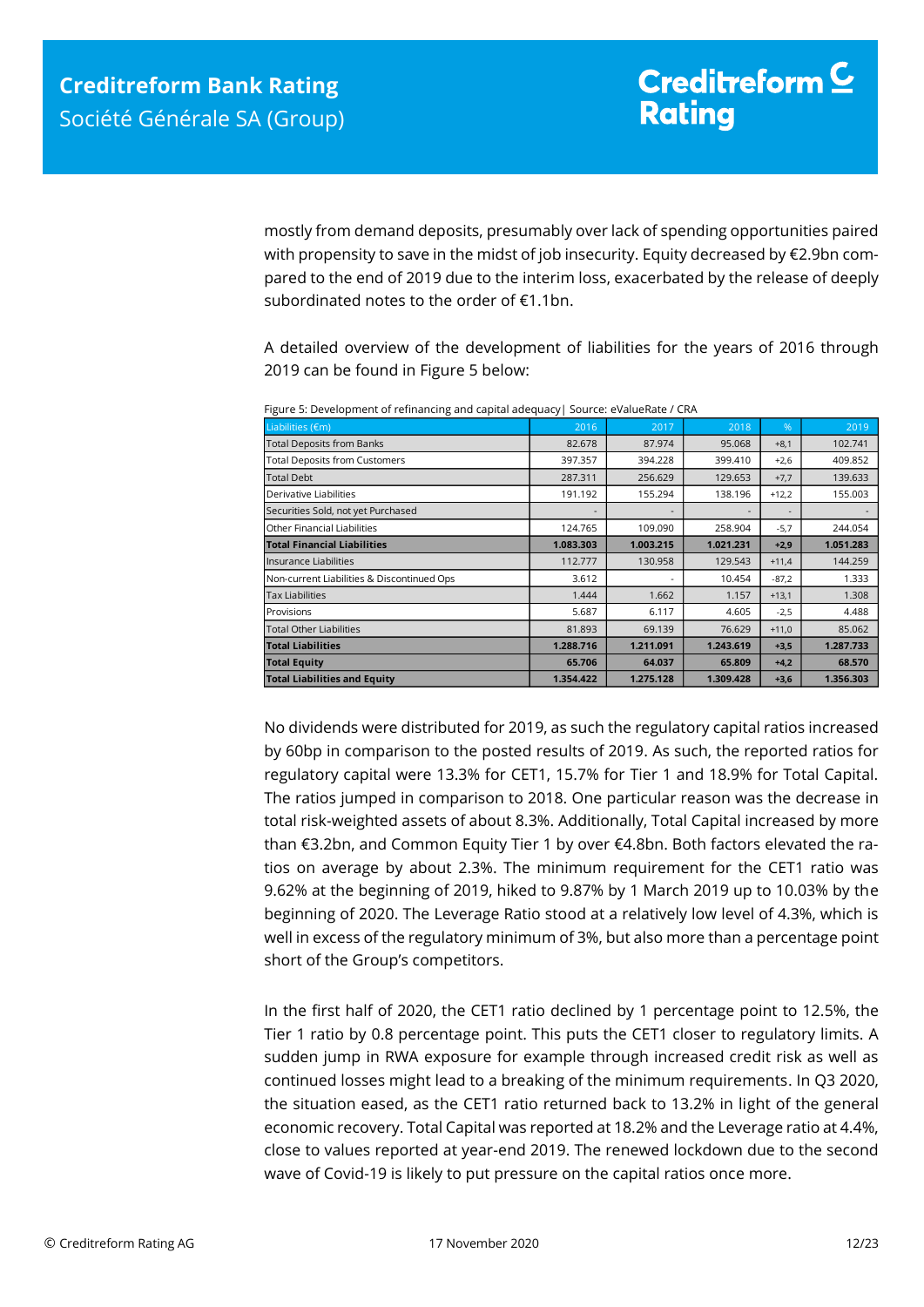A detailed overview of the development of capital ratios for the years of 2016 through 2019 can be found in Figure 6 below:

Figure 6: Development of capital ratios | Source: eValueRate / CRA

| Capital Ratios (%)                                  | 2016  | 2017  | 2018  | $\%$    | 2019  |
|-----------------------------------------------------|-------|-------|-------|---------|-------|
| <b>Total Equity/ Total Assets</b>                   | 4,85  | 5,02  | 5,03  | $+0.03$ | 5,06  |
| Leverage Ratio                                      | 4,20  | 4.30  | 4.20  | $+0.10$ | 4,30  |
| Fully Loaded: Common Equity Tier 1 Ratio (CET1)     | 11.50 | 11.40 | 10.90 | $+2.40$ | 13,30 |
| Fully Loaded: Tier 1 Ratio (CET1 + AT1)             | 14.50 | 13.80 | 13.40 | $+2.30$ | 15,70 |
| Fully Loaded: Total Capital Ratio (CET1 + AT1 + T2) | 17.90 | 17.00 | 16,50 | $+2.40$ | 18,90 |
| Change in % Points                                  |       |       |       |         |       |

The peer group analysis of the capital ratios is based on three selected, representative box plots for the overall peer group and a group of selected French banks each. The observed equity ratio for SG stood at 5.06%, well below the median of the peer group at around 6%. Hence, CA is located just outside the second quartile, indicating below average capitalization. The comparison with French peers paints the same picture, performing worst of the large French banks. The CET1 ratio was slightly below average at 13.3% in 2019, while the median of the overall peer group was at 13.9%, and only one bank of the French peer group reported a worse CET1 ratio in 2019. The Leverage ratio, on the other hand, was reported at only 4.3% and was thus at the lowest end of the observed peer group. The median of the peer group stood one percentage point above the value of SG. With all French peers present in the overall peer group, it comes as no surprise that in this smaller group of banks, SG performed worst. Overall, while reporting low capital ratios compared to the peer group, the differential in absolute percentage terms was not large. Given the bank's size and access to capital markets in addition to the sufficient buffer towards regulatory limits, we see no immediate need to act.



Chart 5: CET1 and Leverage ratios of SG in comparison to the peer group | Source: eValueRate / CRA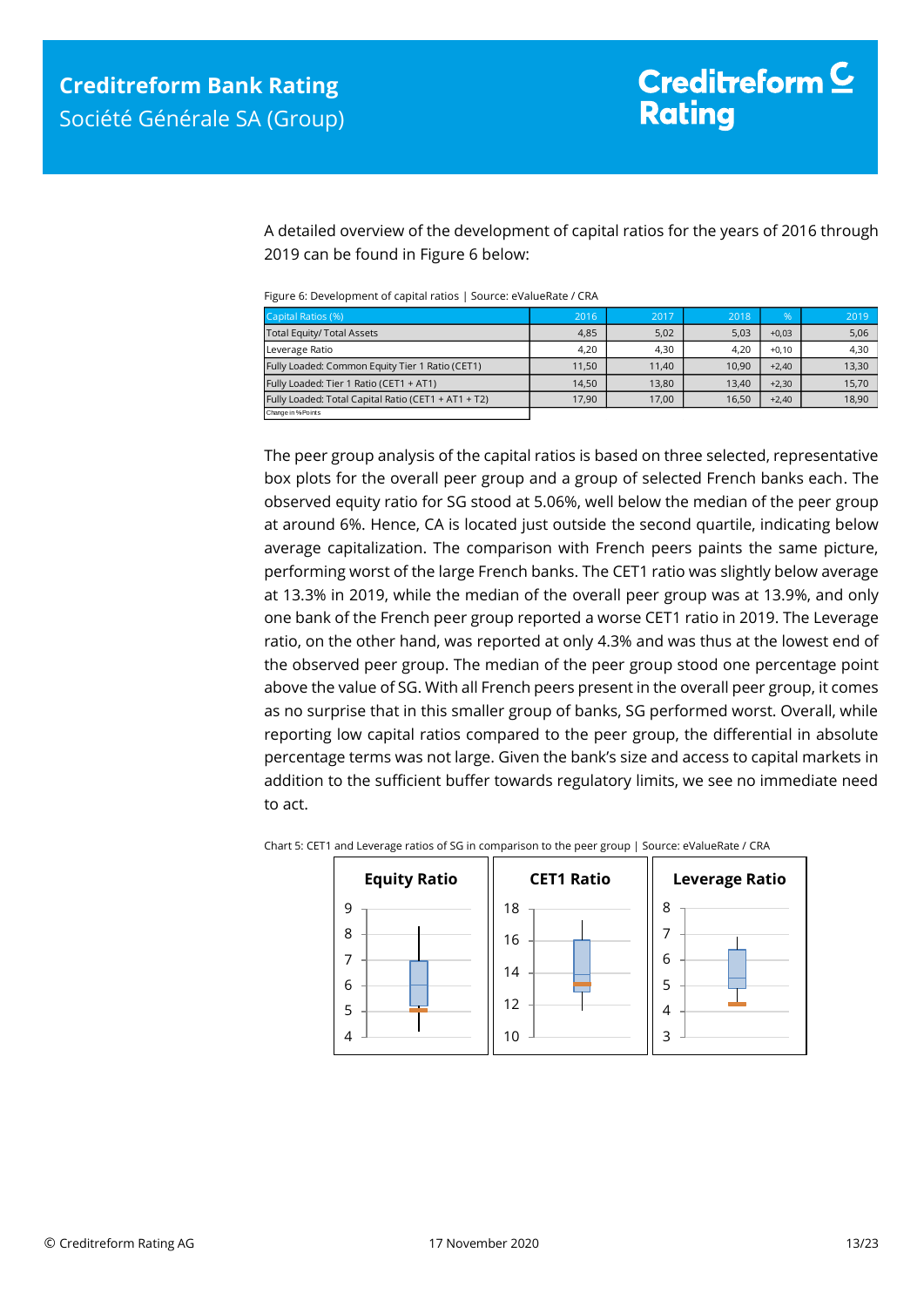

Due to the capital and debt structure, the class of Preferred Senior Unsecured Bonds at Group level is not downgraded compared to the Long-Term Issuer Rating. Due to the seniority structure, bonds in the Non-Preferred Senior Unsecured class are downgraded one notch below the Long-Term Issuer Rating. Tier 2 capital is downgraded four notches below the Long-Term Issuer Rating due to the capital and debt capital structure and due to the seniority structure, Additional Tier 1 capital is downgraded five notches below the Long-Term Issuer Rating reflecting the high bailin risk in case of a resolution.

## <span id="page-13-0"></span>**Liquidity**

The interbank exposure is, with 43.2%, on the lower side and implies a smaller contagion risk in general. The Liquidity Coverage Ratio (LCR) decreased to 119% but was well in excess of the minimum ratio of 100%. CRA expects no liquidity squeeze for banks in the Eurozone in general, given the generous liquidity policy of the ECB. As such, we deem the liquidity situation of SG as satisfactory.

A detailed overview of the development of liquidity for the years of 2016 through 2019 can be found in Figure 7 below.

| .                                                   |                 |        |        |          |        |
|-----------------------------------------------------|-----------------|--------|--------|----------|--------|
| Liquidity (%)                                       | 2016            | 2017   | 2018   | %        | 2019   |
| Net Loans/ Deposits (LTD)                           | 101.44          | 102.54 | 105.44 | $-0,36$  | 105,09 |
| l Interbank Ratio                                   | 56.38           | 50.38  | 51.35  | $-8.20$  | 43.15  |
| Liquidity Coverage Ratio                            | 142.00<br>36.20 | 140.00 | 129.00 | $-10.00$ | 119,00 |
| Customer Deposits / Total Funding (excl. Derivates) |                 | 37.34  | 36.13  | $+0.05$  | 36,18  |
| Change in % Points                                  |                 |        |        |          |        |

| Figure 7: Development of liquidity   Source: eValueRate / CRA |  |
|---------------------------------------------------------------|--|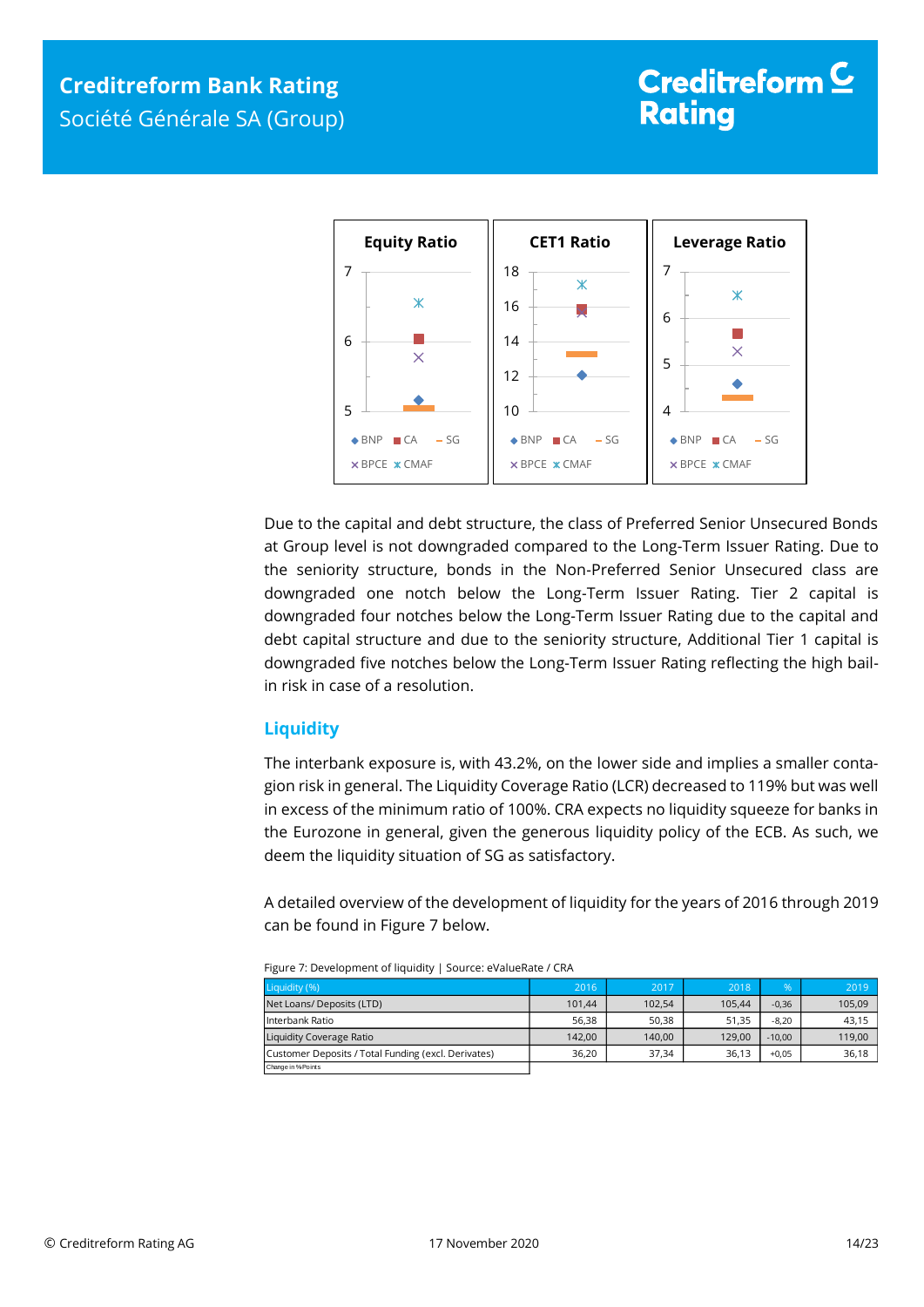**Environmental**

Environmental

Factor

## <span id="page-14-0"></span>**Environmental, Social and Governance (ESG) Score Card**

SG has one significant and two moderate ESG rating drivers

• Corporate Governance is identified as a highly significant rating driver but is rated neutral in terms of the CRA ESG criteria.. The relevance for the credit rating results from the impact of the Corporate Governance factor on all other ESG factors and the overall well-being of the bank. This sub-factor is rated neutral in light of the Bank reporting negative earnings due to the COVID-19 crisis, as one of the few large European lenders to do so, mitigated by its status as G-SIB and stable leadership



**ESG Score**

>3,5 - 4,25 Above-average >2,5 - 3,5 Average >1,75 - 2,5 Substandard < = 1,75 Poor

• Corporate Behaviour and Green Financing / Promoting are identified as moderate rating driver. While Green Financing / Promoting is rated positive due to fair amount of green bonds, Coporate Behaviour is rated negative due the misconduct in recent years in relation with money laundering, fraud, corruption investigations and plentitude of lawsuits pending.

| Sub-Factor                                  | Consideration                                                                                                                                            | Relevance<br>Scale 2020 Eval. |          |
|---------------------------------------------|----------------------------------------------------------------------------------------------------------------------------------------------------------|-------------------------------|----------|
| 1.1 Green Financing /<br>Promoting          | The sub-factor "Green Financing/Promoting" has a moderate relevance for the<br>credit rating, and is rated positive in terms of the CRA ESG criteria.    | 3                             | $^{(+)}$ |
| 1.2 Exposure to Environ-<br>lmental Factors | The sub-factor "Exposure to Environmental Factors" has a low relevance for the<br>credit rating, and is rated positive in terms of the CRA ESG criteria. | 2                             | $^{(+)}$ |
| 1.3 Resource Efficiency                     | The sub-factor "Resource Efficiency" has no significant relevance for the credit<br>rating, and is rated positive in terms of the CRA ESG criteria.      |                               | $^{(+)}$ |

| σ<br><b>S</b> | 2.1 Human Capital         | The sub-factor "Human Capital" has low relevance for the credit rating, and is<br>rated positive in terms of the CRA ESG criteria.                    |  |  |
|---------------|---------------------------|-------------------------------------------------------------------------------------------------------------------------------------------------------|--|--|
|               | 2.2 Social Responsibility | The sub-factor "Social Responsibility" has no significant relevance for the credit<br>rating, and is rated positive in terms of the CRA ESG criteria. |  |  |

| ပ္ပ | 3.1 Corporate Governance | The sub-factor "Corporate Governance" is highly relevant for the credit rating,<br>and is rated neutral in terms of the CRA ESG criteria.                                           |  |    |
|-----|--------------------------|-------------------------------------------------------------------------------------------------------------------------------------------------------------------------------------|--|----|
| ᠭᢐ  | 3.2 Corporate Behaviour  | The sub-factor "Corporate Behaviour" has a moderate relevance for the credit<br>rating, and is rated negative in terms of the CRA ESG criteria.                                     |  |    |
| O   |                          | The sub-factor "Corporate Transparency" has no significant relevance for the<br>[3.3 Corporate Transparency] (redit rating, and is rated positive in terms of the CRA ESG criteria. |  | Ι+ |

| <b>ESG Relevance Scale</b> |                          | <b>ESG Evaluation Guidance</b> |                 |
|----------------------------|--------------------------|--------------------------------|-----------------|
| 5                          | <b>Highest Relevance</b> | (+ +                           | Strong positive |
| $\overline{4}$             | High Relevance           | $^{(+)}$                       | Positive        |
| 3                          | Moderate Relevance       |                                | Neutral         |
| $\mathcal{P}$              | Low Relevance            | $\blacksquare$                 | Negative        |
|                            | No significant Relevance |                                | Strong negativ  |

The ESG Score is based on the Methodology "Environmental, Social and Governance Score of Banken (Version 1.0)" of Creditreform Rating AG, which is available on our homepage https://creditreform-rating.de/en/about-us/regulatory-requirements.html. In addition, we refer to CRA's position paper "Consodering the Impact of ESG Factors".

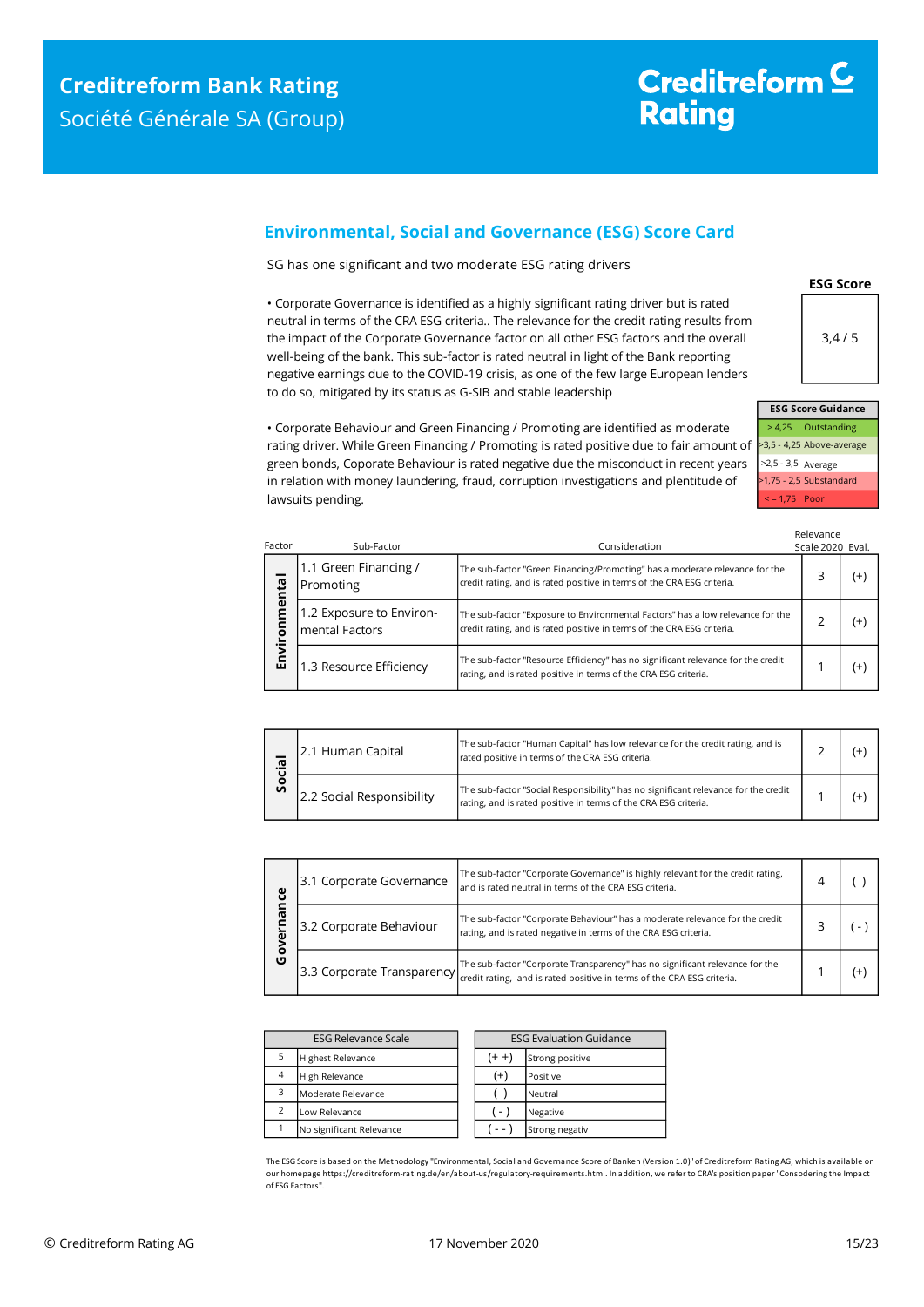## <span id="page-15-0"></span>**Conclusion**

The fiscal year 2019 has been a solid year for SG, but fell short of reaching 2018 levels of success. Against the background of stagnating costs and a continued negative trend in revenues, as well as slightly higher risk costs, net profit was about one-fifth lower. The low interest rate environment continued to weigh on net interest income and the fee and commission business was also unable to make any headway with a decline. Even before COVID-19, the average risk costs of peer group banks were already rising, and SG's risk costs were also more than one-fifth higher than in the previous year, albeit starting from a low base. Taking into account a continued increase in business volume, the key earnings figures in some cases fell sharply, and it was evidently not possible to convert the additional business into increased earnings. Asset quality has improved continuously against the backdrop of a favorable economic development. Regulatory capital ratios increased significantly in the past financial year, but this was mainly due to the strong relative reduction in RWA rather than an intrinsic improvement in capitalization, as the balance sheet equity ratio remained remarkably stable over the past three years. The generous dividend policy is not conducive to this development, even though no dividend could be paid out in the reporting year due to COVID-19.

The COVID-19 crisis has made the forecasts for 2020 an exercise in futility in the banking industry as a whole. Across the sector, risk provisions and the volume of problem loan exposures are rising sharply, with only the NPL ratios so far showing little sign of being affected. In the medium term, CRA expects decreasing margins and high risk costs, which will have a severe impact on results. Banks in the euro zone, which are already under strain, will find it increasingly difficult to live off traditional sources of income. The general shift towards commission income will not remain unaffected by the crisis, as income from payment transactions in particular is increasingly disappearing due to the crisis in the retail sector.

This development has a severe impact on the business model of SG. Retail banking will experience an accelerated shift towards online banking. At the same time, the commission-based business in retail payments is likely to be permanently lower, as shopping habits continue to steer towards online business and large online retailers with established proprietary payment methods or affiliated fintechs. Small and medium-sized enterprises, especially in the service sector, are severely affected by the crisis due to lack of reserves, possibly devastating local service based economies. France is one of the most severely affected countries, and credit exposure to the home market of France was still a staggering 45%. In addition, the other big markets of operation are similarly ravaged by COVID-19, such as the US (12% exposure), Czechia (5%), Great Britain (4%), Italy (2%) and others. Nevertheless, SG is still fairly diversified across income segments and markets of operations, especially given that many European banking giants still mostly do business in their home regions. Interim results for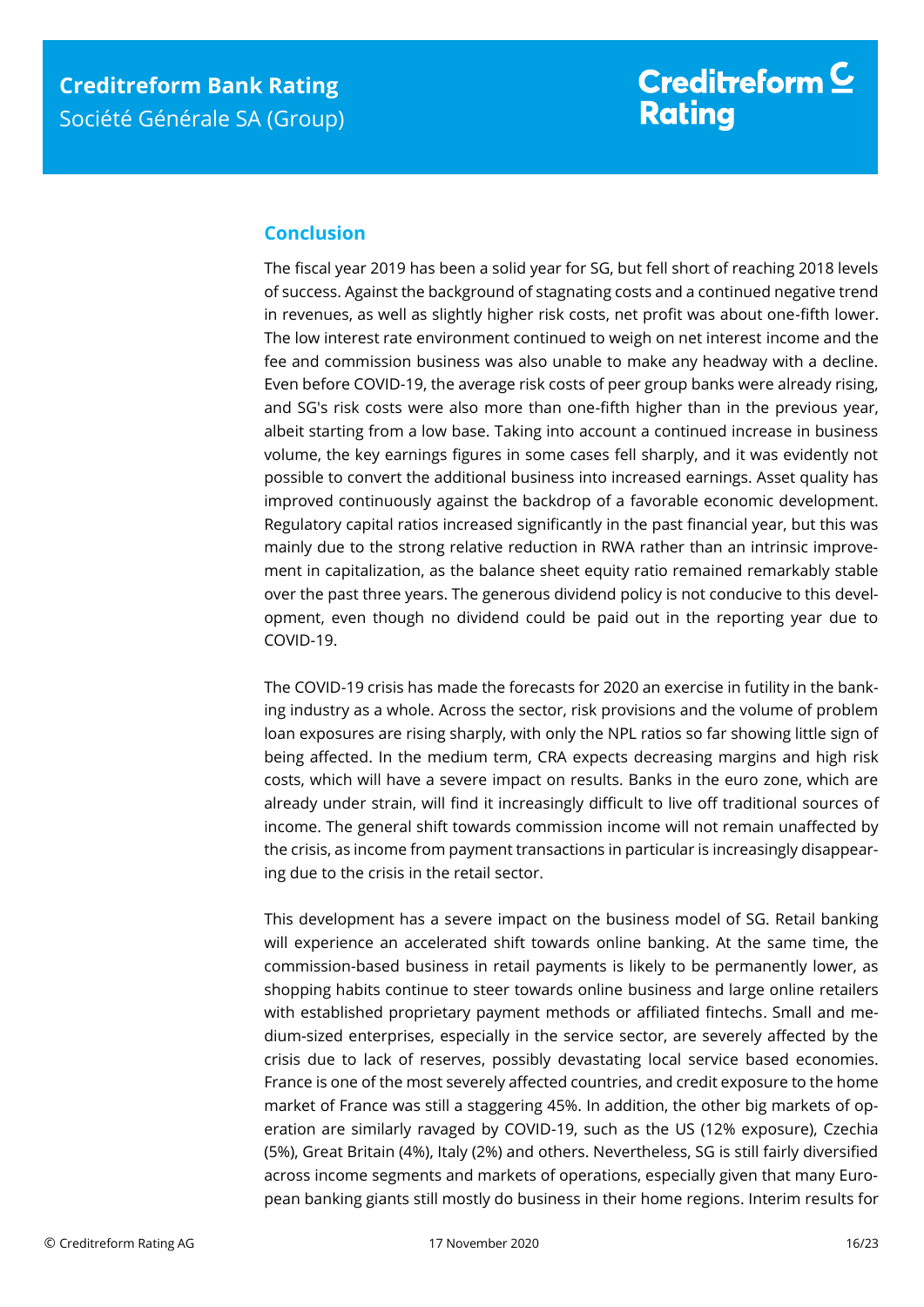the fiscal year 2020 indicate a looming net loss in 2020. A stark decline in net banking income paired with high risk costs associated with COVID-19 depressed earnings significantly. Against this backdrop, asset quality did not decline as drastically as it did for competitor banks, and cost cutting measures as well as disinvestment in non-significant markets appear more effective compared to other major players. The strategic plan "transform to grow" so far seems to aid SG, as important cost-cutting and streamlining ventures had already been set in motion in the previous years.

The COVID-19 crisis and with it the worsening earnings prospects as well as declining asset quality put negative pressure on the Long-Term Issuer Rating of SG. The stable capital situation as well as the updated rating methodology, which amongst others rewards size and diversification, exert positive pressure on the rating of SG. Hence, the Long-Term Issuer Rating is confirmed at 'BBB+'. The Short-Term Issuer Rating is downgraded to 'L3', reflecting the worsening business climate, in line with our rating methodology.

#### **Outlook**

The outlook of the Long-Term Issuer Rating of SG is set to 'negative' from 'watch negative'. In the medium term, CRA expects a deterioration in profitability and asset quality, with the recent Europe-wide lockdowns aggravating the situation. The bank already reported a negative net income in the first wave, and CRA expects a negative result for the whole of 2020.

#### **Scenario Analysis**

In a scenario analysis, the bank is able to reach an 'A' Long-Term Issuer Rating in the "best case" scenario and a 'BB' rating in the "worst case" scenario. If SG delivers on its strategic plan of streamlining its businesses and successfully reduces costs and at the same time weathering the COVID-19 crisis, we could upgrade SG's rating. The looming net loss in 2020 would have to prove to be a one-off and at the same time asset quality would have to stabilize or increase.

A downgrade however is likely if SG fails to implement further cost cutting measures, sees a further decline in overall profitability or even extends the losses so far incurred by COVID-19. A material worsening of the capital ratios might additionally lead to a downgrade. At this stage, SG's Long-Term Issuer Rating faces significant headwinds and is closely bounded to the upside, while there are significant downside risks.

The ratings of bank capital and (preferred/non-preferred) senior unsecured debt would behave similarly due to our rating mechanics. These ratings are especially sensitive to changes in total equity and to the bank capital and debt structure in general.

Best-case scenario: A

Worst-case scenario: BB+

#### Please note:

The scenarios are based on information available at the time of the rating. Within the forecast horizon, circumstances may occur that could lead to a change of the rating out of the indicated range.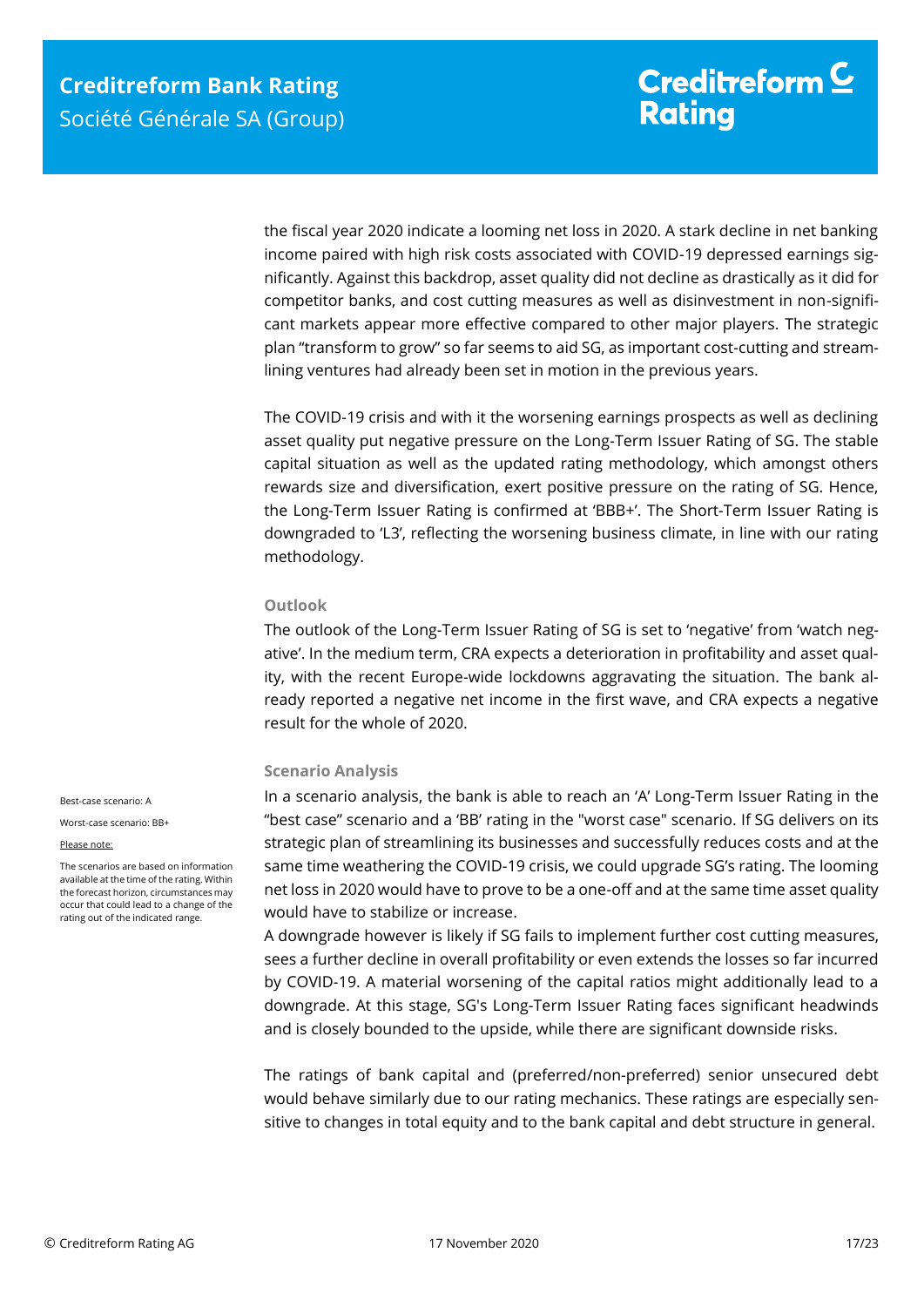## <span id="page-17-0"></span>**Appendix**

**Bank ratings**

The bank ratings are dependent on a host of quantitative and qualitative factors. An improvement in either sub-category may result in a higher rating score.

LT Issuer / Outlook / Short-Term **BBB+ / negative / L3**

**Bank Capital and Debt Instruments Ratings**

The ratings for bank capital and debt instruments are inter alia dependent on subordination and relative size of the instrument class, based on the long-term issuer rating of the bank.

| Preferred Senior Unsecured Debt (PSU):         | BBB+      |
|------------------------------------------------|-----------|
| Non-Preferred Senior Unsecured Debt (NPS): BBB |           |
| Tier 2 (T2):                                   | <b>RR</b> |
| Additional Tier 1 (AT1):                       | RR.       |

#### **Rating History**

Please consult our website for additional information regarding the dates of publication.

| <b>Bank Issuer Rating</b>                              | <b>Rating Date</b> | <b>Result</b>        |  |  |
|--------------------------------------------------------|--------------------|----------------------|--|--|
| Initialrating                                          | 23.05.2018         | BBB+ / stable / L2   |  |  |
| Rating Update                                          | 16.08.2019         | BBB+ / stable / L2   |  |  |
| Monitoring                                             | 24.03.2020         | <b>BBB+/NEW/L2</b>   |  |  |
| <b>Rating Update</b>                                   | 17.11.2020         | BBB+ / negative / L3 |  |  |
| <b>Bank Capital and Debt Instruments</b>               | <b>Rating Date</b> | <b>Result</b>        |  |  |
| Senior Unsecured / T2 / AT1 (initial)                  | 23.05.2018         | BBB+/BB/BB-          |  |  |
| <b>PSU / NPS / T2 / AT1</b>                            | 16.08.2019         | BBB+/BBB/BB/BB-      |  |  |
| <b>PSIJ / NPS / T2 / AT1</b>                           | 24.03.2020         | BBB+/BBB/BB/BB-(NEW) |  |  |
| PSU / NPS / T2 / AT1                                   | 17.11.2020         | BBB+/BBB/BB/BB-      |  |  |
| <b>Subsidiaries of the Bank</b>                        | <b>Rating Date</b> | <b>Result</b>        |  |  |
| Crédit du Nord SA                                      |                    |                      |  |  |
| Initialrating                                          | 23.05.2018         | BBB+ / stable / L2   |  |  |
| Rating Update                                          | 16.08.2019         | BBB+ / stable / L2   |  |  |
| Monitoring                                             | 24.03.2020         | BBB+/NEW/L2          |  |  |
| Rating Update                                          | 17.11.2020         | BBB+ / negative / L3 |  |  |
| Bank Capital and Debt Instruments of Crédit du Nord SA |                    |                      |  |  |
| Senior Unsecured / T2 / AT1 (Initial)                  | 14.12.2018         | BBB+/BB/BB-          |  |  |
| PSIJ/NPS/T2/AT1                                        | 29.11.2019         | BBB+/BBB/BB/BB-      |  |  |

Figure 8: Rating History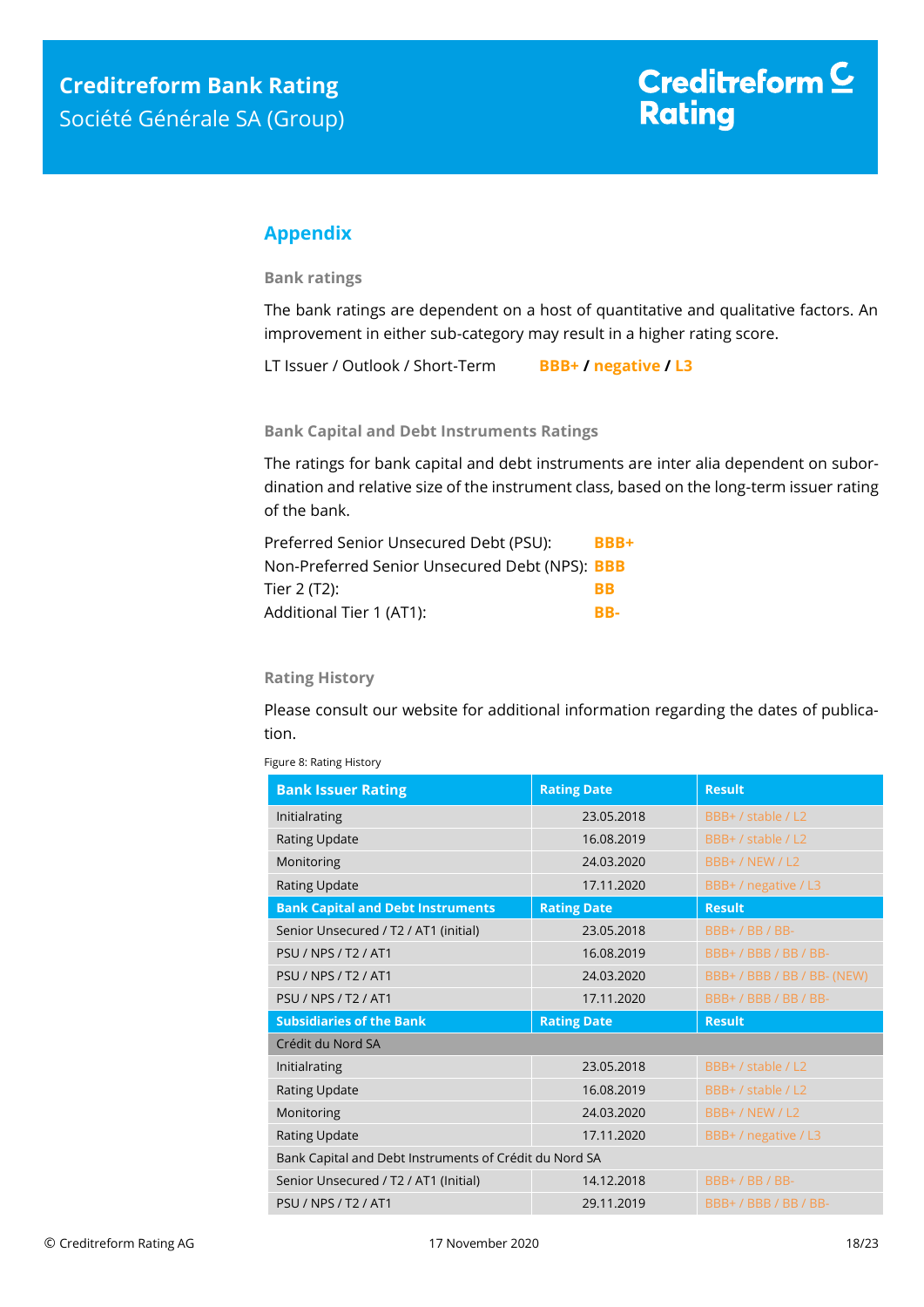# Creditreform <sup>C</sup><br>Rating

| <b>PSU / NPS / T2 / AT1</b>                                  | 24.03.2020 | BBB+ / BBB / BB / BB- (NEW)   |  |  |
|--------------------------------------------------------------|------------|-------------------------------|--|--|
| <b>PSU / NPS / T2 / AT1</b>                                  | 17.11.2020 | BBB+/BBB/BB/BB-               |  |  |
| Société Générale SCF SA                                      |            |                               |  |  |
| Initialrating                                                | 23.05.2018 | BBB+ / stable / L2            |  |  |
| <b>Rating Update</b>                                         | 16.08.2019 | BBB+ / stable / L2            |  |  |
| Monitoring                                                   | 24.03.2020 | BBB+ / NEW / L2               |  |  |
| <b>Rating Update</b>                                         | 17.11.2020 | nr, / n.r, / n.r.             |  |  |
| Bank Capital and Debt Instruments of Société Générale SCF SA |            |                               |  |  |
| Senior Unsecured / T2 / AT1 (Initial)                        | 14.12.2018 | BBB+/BB/BB-                   |  |  |
| <b>PSU / NPS / T2 / AT1</b>                                  | 29.11.2019 | BBB+/BBB/BB/BB-               |  |  |
| <b>PSU / NPS / T2 / AT1</b>                                  | 24.03.2020 | BBB+ / BBB / BB / BB- (NEW)   |  |  |
| <b>PSU / NPS / T2 / AT1</b>                                  | 17.11.2020 | nr, / n.r, / n.r, / n.r.      |  |  |
| Société Générale SFH SA                                      |            |                               |  |  |
| Initialrating                                                | 23.05.2018 | BBB+ / stable / L2            |  |  |
| <b>Rating Update</b>                                         | 16.08.2019 | BBB+ / stable / L2            |  |  |
| Monitoring                                                   | 24.03.2020 | BBB+ / NEW / L2               |  |  |
| Rating Update                                                | 17.11.2020 | nr. / n.r. / n.r.             |  |  |
| Bank Capital and Debt Instruments of Société Générale SFH SA |            |                               |  |  |
| Senior Unsecured / T2 / AT1 (Initial)                        | 14.12.2018 | BBB+/BB/BB-                   |  |  |
| <b>PSU / NPS / T2 / AT1</b>                                  | 29.11.2019 | BBB+/BBB/BB/BB-               |  |  |
| <b>PSU / NPS / T2 / AT1</b>                                  | 24.03.2020 | BBB+/BBB/BB/BB-(NEW)          |  |  |
| <b>PSU / NPS / T2 / AT1</b>                                  | 17.11.2020 | nr, l, n, r, l, n, r, l, n, r |  |  |
|                                                              |            |                               |  |  |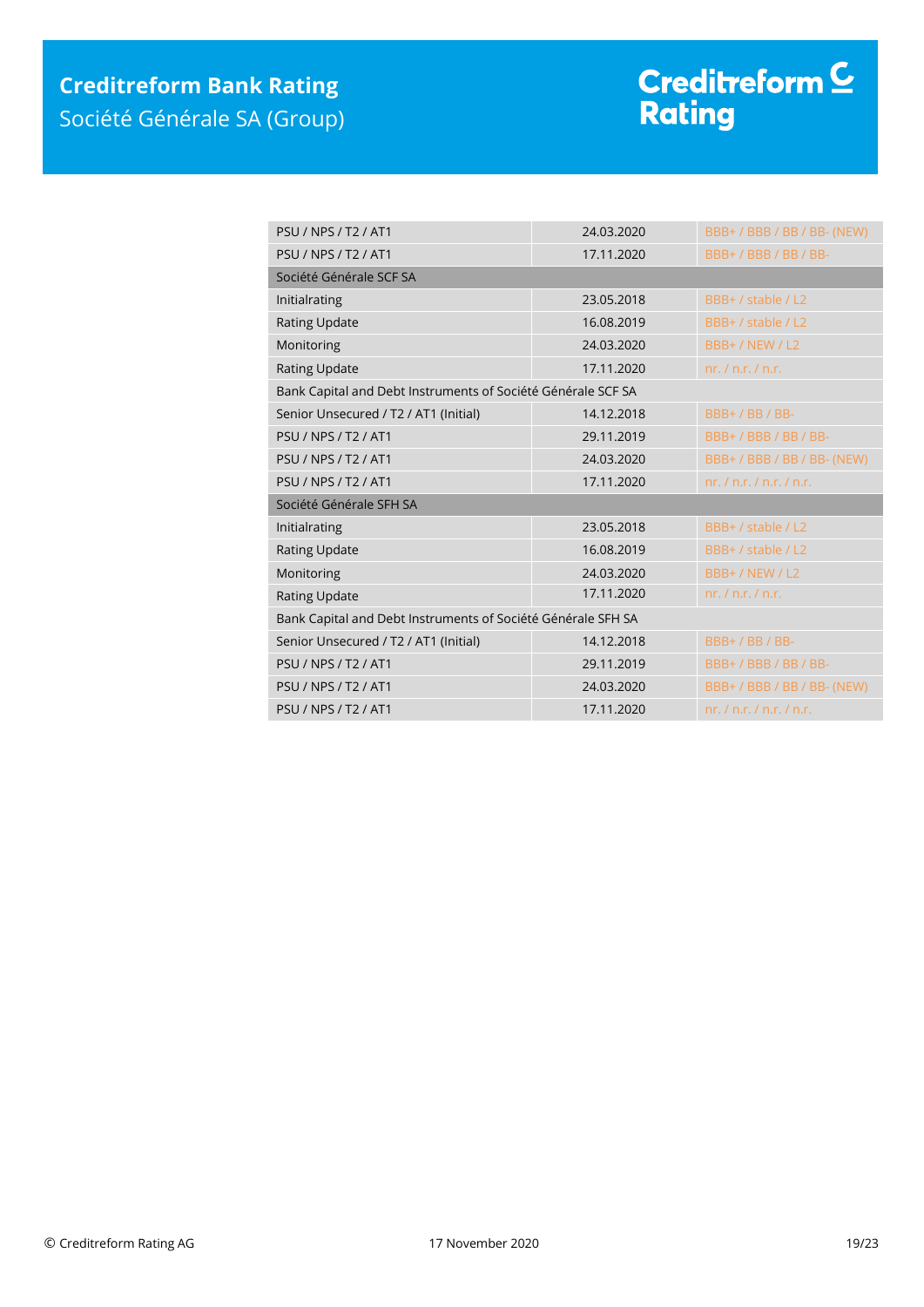#### **Regulatory**

Creditreform Rating AG was neither commissioned by the rating object nor by any other third party for the rating. The analysis took place on a voluntary basis by Creditreform Rating AG and is to be described in the regulatory sense as an unsolicited rating. The following scheme clarifies the level of participation of the rated entity (rating object):

| <b>Unsolicited Credit Rating</b>                       |    |  |
|--------------------------------------------------------|----|--|
| With Rated Entity or Related Third Party Participation | No |  |
| With Access to Internal Documents                      | No |  |
| With Access to Management                              | No |  |

The rating is based on publicly available information and internal evaluation methods for the rated bank. The quantitative analysis is based mainly on the latest annual accounts, interim reports, other investor relations information of the bank, and calculated key figures by eValueRate / CRA. Subject to a peer group analysis were 24 competing institutes.

The information and documents processed met the requirements of the rating system of Creditreform Rating AG as published on the website www.creditreform-rating.de. The rating was carried out on the basis of the rating methodology fo[r bank ratings as \(Version 2.0\),](https://www.creditreform-rating.de/en/about-us/regulatory-requirements.html?file=files/content/downloads/Externes%20Rating/Regulatorische%20Anforderungen/EN/Ratingmethodiken%20EN/Rating%20Methodology%20Bank%20Ratings%20v2.0.pdf) the methodology for the [rating of bank capital and unsecured debt instruments \(Version 2.0\)](https://www.creditreform-rating.de/en/about-us/regulatory-requirements.html?file=files/content/downloads/Externes%20Rating/Regulatorische%20Anforderungen/EN/Ratingmethodiken%20EN/Bank%20Capital%20and%20Unsecured%20Debt%20Instruments%20Methodology.pdf) as well as the rating methodology for [Environmental, Social and Governance Score for Banks \(Version 1.0\)](https://www.creditreform-rating.de/en/about-us/regulatory-requirements.html?file=files/content/downloads/Externes%20Rating/Regulatorische%20Anforderungen/EN/Ratingmethodiken%20EN/Rating%20Methodology%20ESG%20v1.0.pdf) in conjunction with Creditreform's basic documen[t Rating Criteria and Definitions \(Version 1.3\).](https://www.creditreform-rating.de/en/about-us/regulatory-requirements.html?file=files/content/downloads/Externes%20Rating/Regulatorische%20Anforderungen/EN/Ratingmethodiken%20EN/CRAG%20Rating%20Criteria%20and%20Definitions.pdf)

The complete presentation of the rating methodologies used by Creditreform Rating AG and the basic document Rating Criteria and Definitions (Version 1.3) are published on our homepage:

#### <https://www.creditreform-rating.de/en/about-us/regulatory-requirements.html>

On 17 November 2020, the rating was presented by the analysts to the rating committee and adopted in a resolution.

The rating result was communicated to Société Générale SA, and the preliminary rating report was made available to the bank. There was no change in the rating score.

The rating is valid until withdrawal and is subject to monitoring from the rating date (see cover page). The rating will be comprehensively reviewed at least once every year. Within this period, the rating can be updated.

In 2011 Creditreform Rating AG was registered within the European Union according to EU Regulation 1060/2009 (CRA-Regulation). Based on the registration Creditreform Rating AG (CRA) is allowed to issue credit ratings within the EU and is bound to comply with the provisions of the CRA-Regulation.

#### **Conflict of Interests**

No conflicts of interest were identified during the rating process that might influence the analyses and judgements of the rating analysts involved or any other natural person whose services are placed at the disposal or under the control of Creditreform Rating AG and who are directly involved in credit rating activities or approving credit ratings and rating outlooks.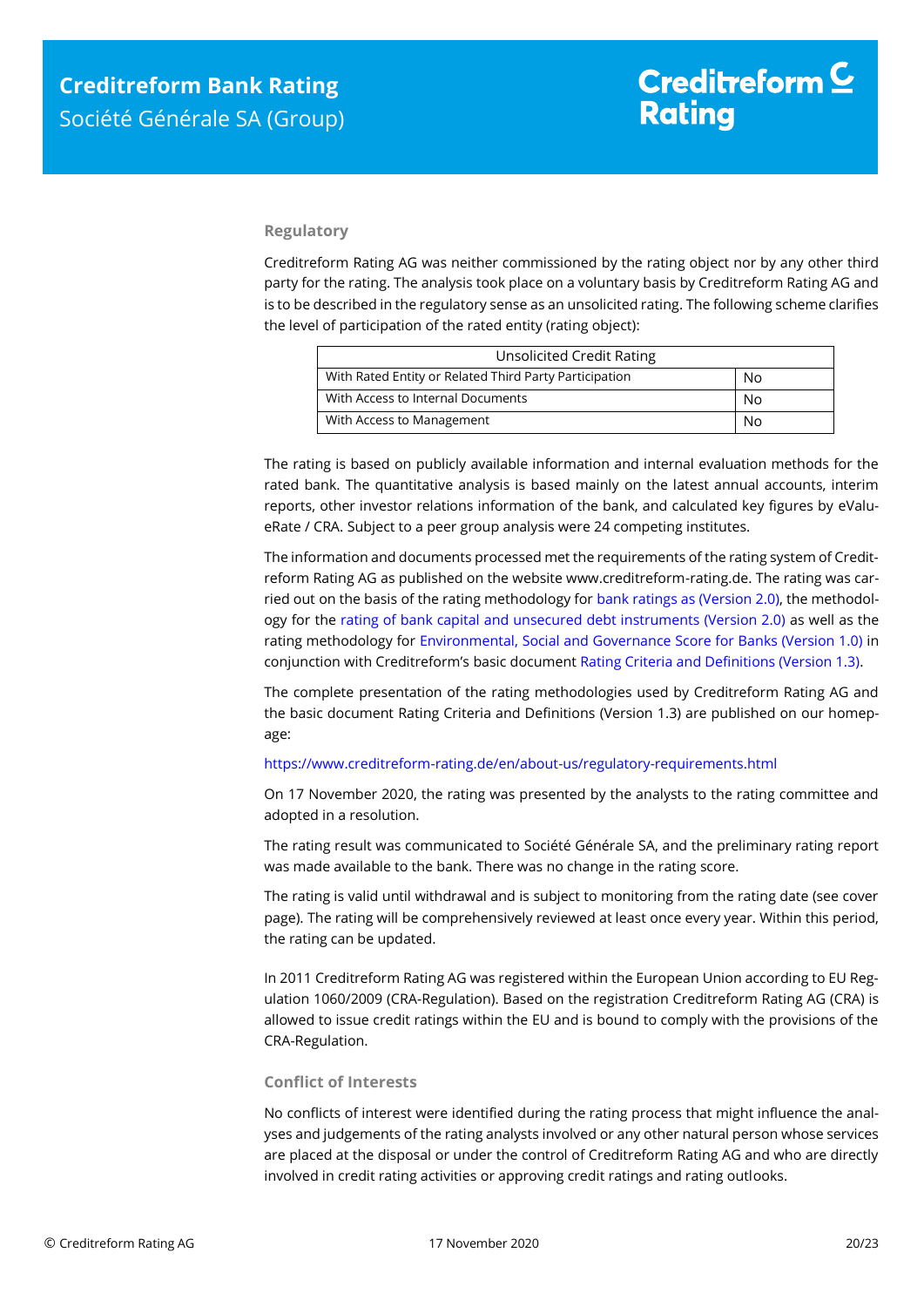In case of providing ancillary services to the rated entity, CRA will disclose all ancillary services in the credit rating report.

**Rules on the Presentation of Credit Ratings and Rating Outlooks**

The approval of credit ratings and rating outlooks follows our internal policies and procedures. In line with our policy "Rating Committee," all credit ratings and rating outlooks are approved by a rating committee based on the principle of unanimity.

To prepare this credit rating, CRA has used following substantially material sources:

- 1. Aggregated data base by eValueRate
- 2. Annual Report and interim reports
- 3. Investors relations information and other publications
- 4. Website of the rated bank
- 5. Public and internal market analyses
- 6. Internet research

There are no other attributes and limitations of the credit rating or rating outlook other than displayed on the CRA website. Furthermore CRA considers satisfactory the quality and extent of information available on the rated entity. In regard to the rated entity Creditreform Rating AG regarded available historical data as sufficient.

Between the disclosure of the credit rating to the rated entity and the public disclosure no amendments were made to the credit rating.

The "Basic data" information card indicates the principal methodology or version of methodology that was used in determining the rating, with a reference to its comprehensive description.

In case where the credit rating is based on more than one methodology or where reference only to the principal methodology might cause investors to overlook other important aspects of the credit rating, including any significant adjustments and deviations, Creditreform Rating AG explains this fact in the credit rating and indicates how the different methodologies or these other aspects are taken into account in the credit rating. This information is integrated in the credit rating report.

The meaning of each rating category, the definition of default or recovery and any appropriate risk warning, including a sensitivity analysis of the relevant key rating assumptions, such as mathematical or correlation assumptions, accompanied by worst-case scenario credit ratings as well as best-case scenario credit ratings are explained in mentioned methodologies and / or in the credit rating report.

The date at which the credit rating was released for distribution for the first time and when it was last updated including any rating outlooks is indicated clearly and prominently in the "Basic data" card as a "Rating action"; first release is indicated as "initial rating", other updates are indicated as an "update", "upgrade or downgrade", "not rated", "confirmed", "selective default" or "default".

In the case of a rating outlook, the time horizon is provided during which a change in the credit rating is expected. This information is available within "Basic data" information card.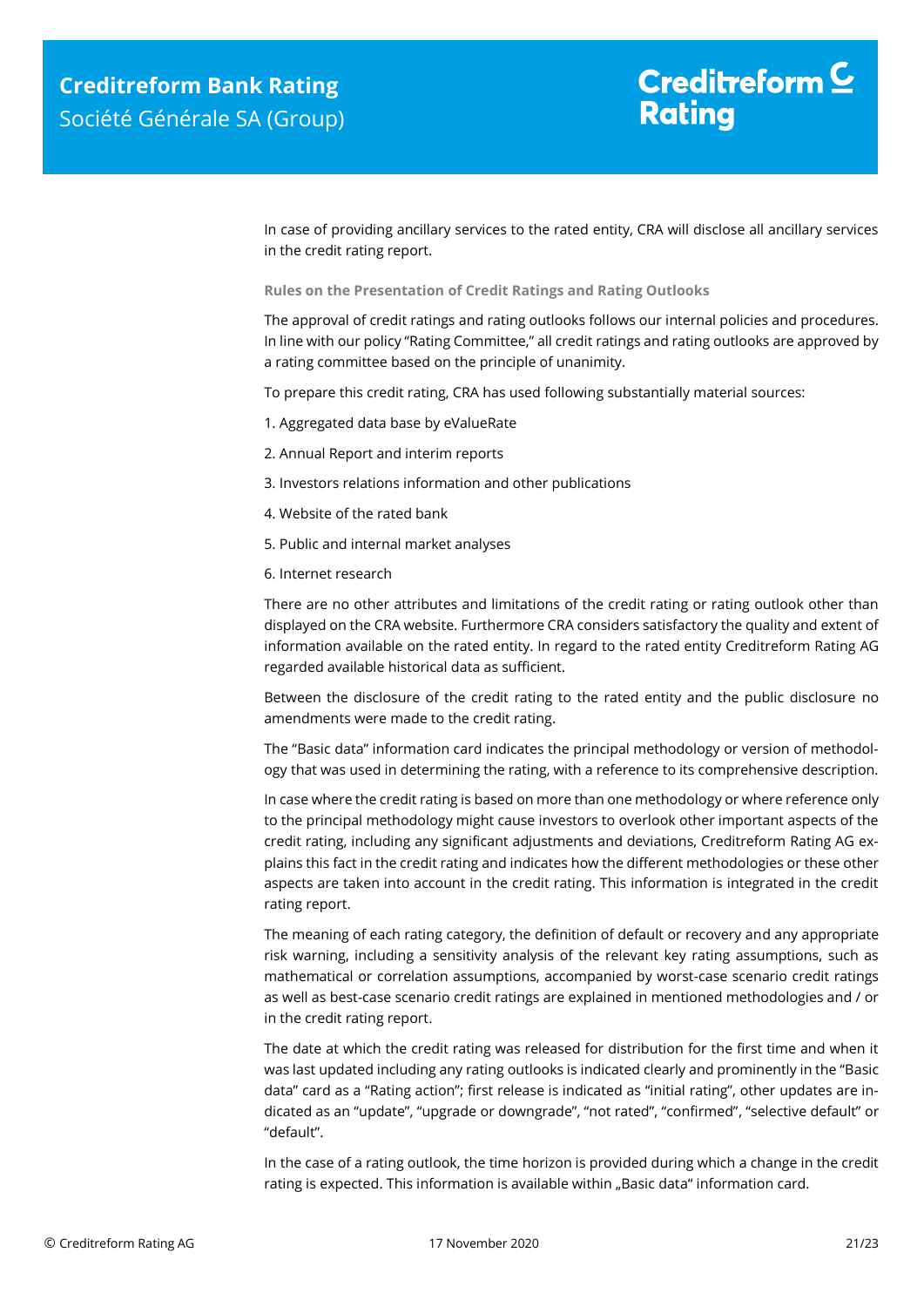In accordance to Article 11 (2) EU-Regulation (EC) No 1060/2009 registered or certified credit rating agency shall make available in a central repository established by ESMA information on its historical performance data, including the ratings transition frequency, and information about credit ratings issued in the past and on their changes. Requested data are available at the ESMA website: https://cerep.esma.europa.eu/cerep-web/statistics/defaults.xhtml.

An explanatory statement of the meaning of Creditreform's default rates are available in the credit rating methodologies disclosed on the website.

#### **Disclaimer**

Any rating performed by Creditreform Rating AG is subject to the Creditreform Rating AG Code of Conduct which has been published on the web pages of Creditreform Rating AG. In this Code of Conduct, Creditreform Rating AG commits itself – systematically and with due diligence – to establish its independent and objective opinion as to the sustainability, risks and opportunities concerning the enterprise or the issue under review.

Future events are uncertain, and forecasts are necessarily based on assessments and assumptions. This rating is therefore no statement of fact, but an opinion. For this reason, Creditreform Rating AG cannot be held liable for the consequences of decisions made on the basis of any of their ratings. Neither should these ratings be construed as recommendations for investors, buyers or sellers. They should only be used by market participants (entrepreneurs, bankers, investors etc.) as one factor among others when arriving at corporate or investment decisions. Ratings are not meant to be used as substitutes for one's own research, inquiries and assessments.

We have assumed that the documents and information made available to us by the client are complete and accurate and that the copies provided to us represent the full and unchanged contents of the original documents. Creditreform Rating AG assumes no responsibility for the true and fair representation of the original information.

This report is protected by copyright. Any commercial use is prohibited without prior written permission from Creditreform Rating AG. Only the full report may be published in order to prevent distortion of the report's overall assessment. Excerpts may only be used with the express consent of Creditreform Rating AG. Publication of the report without the consent of Creditreform Rating AG is prohibited. Only ratings published on the Creditreform Rating AG web pages remain valid.

Creditreform Rating AG